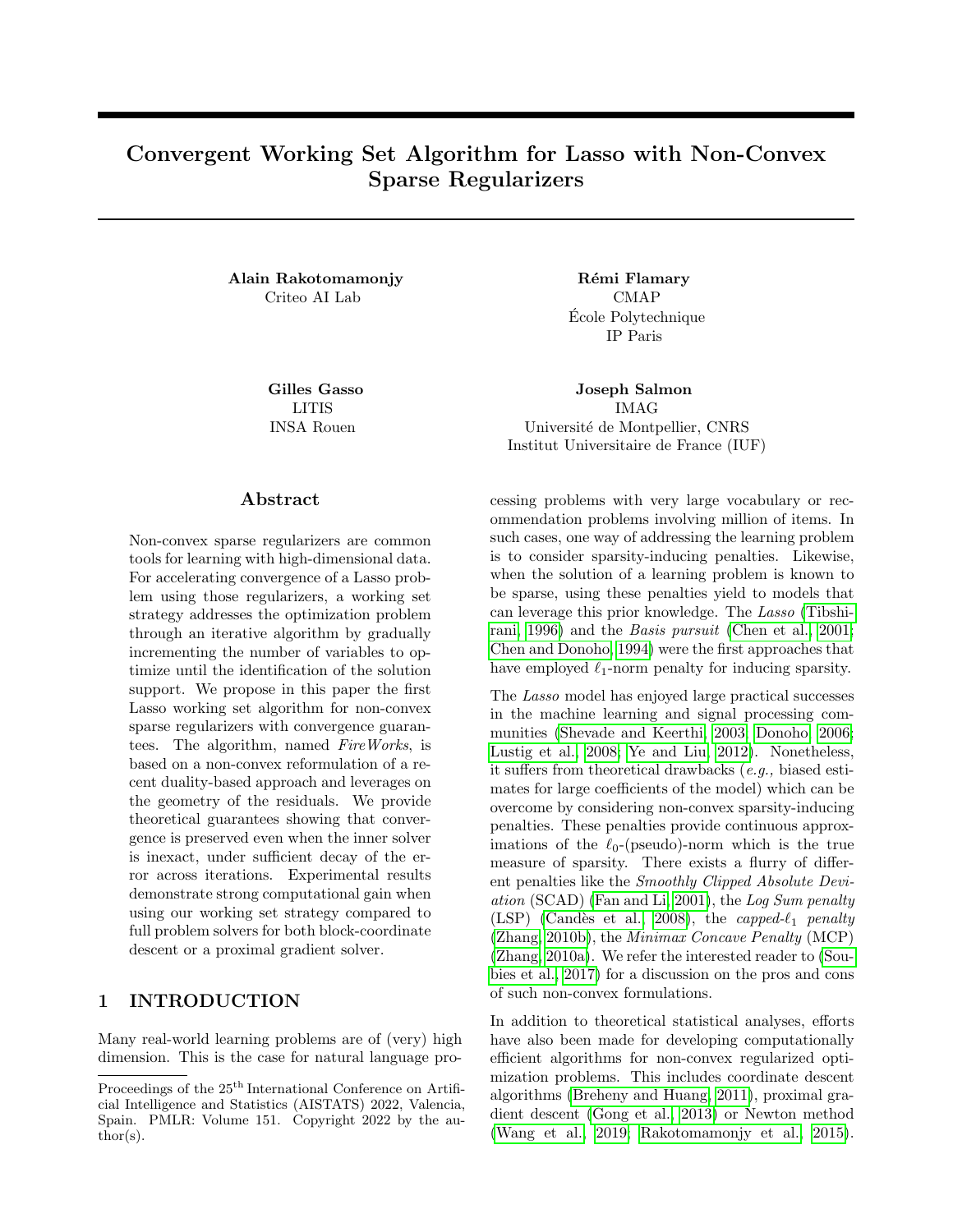However, all these methods share one kind of inefficiency in the sense that they spend a similar computational effort for each variable, even when these variables will end up being irrelevant (zero weight) in the final learnt model. In the non-convex setting, few methods have tried to lift this issue. One approach mixes importance sampling and randomized coordinate descent [\(Flamary et al., 2015\)](#page-9-8), while another one seeks to safely screen features that are irrelevant [\(Rakotomamonjy et al., 2019\)](#page-10-8). Working set (also known as active set) strategy aims at focusing computational effort on a subset of relevant variables, making them highly efficient for optimization problem with sparse solutions, provided that the algorithm is able to quickly identify the "relevant" features. In the literature, several works on working set algorithms address this selection issue mostly for convex optimization problems such as the Support Vector Machine problem [\(Vishwanathan et al., 2003;](#page-10-9) [Glasmachers and](#page-9-9) [Igel, 2006\)](#page-9-9) or the Lasso problem [\(Friedman et al., 2010;](#page-9-10) [Tibshirani et al., 2012;](#page-10-10) [Johnson and Guestrin, 2015;](#page-9-11) [Massias et al., 2018\)](#page-9-12). Working set strategies have been extended to non-convex sparse optimization problems [\(Boisbunon et al., 2014a](#page-9-13)[,b\)](#page-9-14) but they are purely heuristic and lack of convergence guarantees.

In this work, inspired by the Blitz algorithm proposed by [Johnson and Guestrin](#page-9-11) [\(2015\)](#page-9-11)(see also [\(Massias](#page-9-15) [et al., 2017,](#page-9-15) [2018\)](#page-9-12) for its connection with safe screening rules) we propose a theoretically supported method for selecting a working set in non-convex regularized sparse Lasso optimization problems. While Blitz can only be implemented for convex problems, leveraging on primal-dual aspects of the  $\ell_1$ -regularized problem, we introduce a similar algorithm that exploits the key role of the residual in a sparse regression problem. Our algorithm proposes a method for selecting the variables to integrate into a working set, and provides a theoretical guarantee on objective value decrease. Based on these results, we provide, as far as we know, the first convergence guarantee of working set algorithm in a non-convex Lasso setting and we show that this convergence property is preserved in a realistic inexact setting.

In summary, our contributions are the following: (1) we propose a novel working set algorithm for nonconvex regularized regression that selects features to integrate in the model based on a so-called "feasible" residual; (2) we prove that the algorithm enjoys properties such as convergence to a stationary point, even when the inner solver is inexact, under sufficient decay of the error along the iterations; as such, it is the first non-convex working set algorithm with such a theoretical convergence proof. (3) Our experimental results show that our FireWorks algorithm achieves substan-

tial computational gain (that can reach two orders of magnitude) compared to the baseline approaches with proven convergence guarantees and on par with the heuristic working set algorithm of [Boisbunon et al.](#page-9-13)  $(2014a).$  $(2014a).$ 

**Notation** We denote as  $\mathbf{X} \in \mathbb{R}^{n \times d}$  the design matrix. We write vectors of size  $d$  or size  $n$  in bold e.g.,  $y \in \mathbb{R}^n$  or  $w \in \mathbb{R}^d$ . We will consider several sets and they are noted in calligraphic mode. We have set of indices, mostly noted as  $A$ , with  $A$  being a subset of indices extracted from  $\{1, \ldots, d\}$  and with cardinality noted  $|\mathcal{A}|$ . Given a set  $\mathcal{A}, \bar{\mathcal{A}}$  denotes its complement in  $\{1, \ldots, d\}$ . Set defined by (union of) function level-set will be denoted as  $\mathcal{C}$ , with indices defining the function. Vectors noted as  $w_A$  are of size |A| and we note  $\tilde{\mathbf{w}}_{\mathcal{A}} \in \mathbb{R}^d$  for the vector of component  $w_{j,A}$  for all  $j \in A$  and 0 elsewhere. Finally,  $X_A$  represents matrix X restricted to columns indexed by A and we will note res(w)  $\triangleq$  y – Xw and  $res(\mathbf{w}_{\mathcal{A}}) \triangleq \mathbf{y} - \mathbf{X}_{\mathcal{A}} \mathbf{w}_{\mathcal{A}} = \mathbf{y} - \mathbf{X} \tilde{\mathbf{w}}_{\mathcal{A}}.$ 

# 2 LINEAR REGRESSION WITH NON-CONVEX REGULARIZERS

We first introduce the non-convex Lasso problem we are interested in as well as its first-order optimality conditions. We emphasize on the form of the optimality conditions which will be key for designing our working set algorithm.

### 2.1 The optimization problem

We consider solving the problem of least-squares regression with a generic penalty of the form

<span id="page-1-0"></span>
$$
\min_{\mathbf{w}\in\mathbb{R}^d} f(\mathbf{w}) \triangleq \frac{1}{2} \|\mathbf{y} - \mathbf{X}\mathbf{w}\|_2^2 + \sum_{j=1}^d r_\lambda(|w_j|) , \qquad (1)
$$

where  $\mathbf{y} \in \mathbb{R}^n$  is a target vector,  $\mathbf{X} = [\mathbf{x}_1, \dots, \mathbf{x}_d] \in$  $\mathbb{R}^{n \times d}$  is the design matrix with column-wise features  $x_j \in \mathbb{R}^n$ , w is the coefficient vector of the model and the map  $r_{\lambda}: \mathbb{R}_{+} \mapsto \mathbb{R}_{+}$  is monotonically nondecreasing, concave and differentiable on  $[0, +\infty)$  with a regularization parameter  $\lambda > 0$ . In addition, we assume that  $r_{\lambda}(|\cdot|)$  is a lower semi-continuous function. Note that most penalty functions such as SCAD, MCP or log sum (see their definitions in Table [2](#page-12-0) in the supplementary material) satisfy such a property and that for these penalties,  $f(\cdot)$  is lower bounded.

We consider tools such as Fréchet subdifferentials and limiting-subdifferentials [\(Kruger, 2003;](#page-9-16) [Rockafel](#page-10-11)[lar and Wets, 2009;](#page-10-11) [Mordukhovich et al., 2006\)](#page-9-17) well suited for non-smooth and non-convex optimization,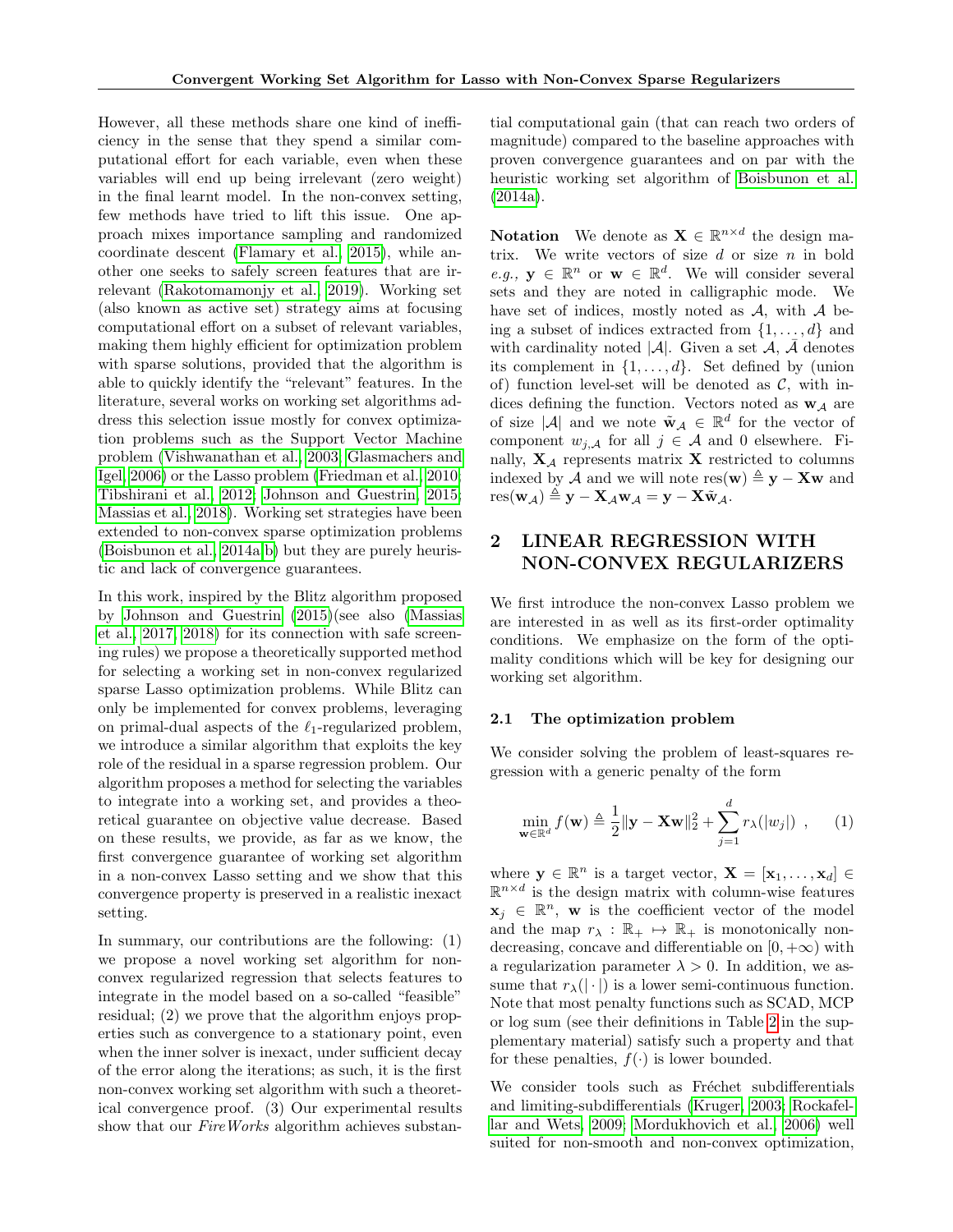so that a vector  $\mathbf{w}^*$  belongs to the set of minimizers (not necessarily global) of Problem [\(1\)](#page-1-0) if following Fermat's condition holds (see Definition 1.1 and Proposition 1.2 in [\(Kruger, 2003\)](#page-9-16) and Chapter 9 of [\(Schirotzek, 2007\)](#page-10-12)):

<span id="page-2-0"></span>
$$
\forall j, \ \mathbf{x}_j^\top (\mathbf{y} - \mathbf{X} \mathbf{w}^\star) \in \partial r_\lambda(|w_j^\star|) \ , \tag{2}
$$

with  $\partial r_{\lambda}(|\cdot|)$  being the Fréchet subdifferential of  $r_{\lambda}(|\cdot|)$ , assuming it exists at  $\mathbf{w}^*$ . In particular, this is the case for the MCP, log sum and SCAD penalties presented in Table [2.](#page-12-0) For the sake of clarity, we present next the optimality conditions for MCP and log sum.

Example 1. For the MCP penalty (see Table [2](#page-12-0) for its definition and its subdifferential), it is easy to show that  $\partial r_{\lambda}(|0|) = [-\lambda, \lambda]$ . Hence, Fermat's condition becomes with the residual  $res(\mathbf{w}^*)$ 

$$
\begin{cases}\n-\mathbf{x}_j^{\top} \text{res}(\mathbf{w}^*) = 0, & \text{if } |w_j^*| > \lambda \theta \\
-\mathbf{x}_j^{\top} \text{res}(\mathbf{w}^*) + \lambda \text{sign}(w_j^*) = \frac{w_j^*}{\theta}, & \text{if } 0 < |w_j^*| \le \lambda \theta \\
|\mathbf{x}_j^{\top} \text{res}(\mathbf{w}^*)| \le \lambda, & \text{if } w_j^* = 0\n\end{cases}
$$
\n(3)

Example 2. For the log sum penalty, one can explicitly compute  $\partial r_{\lambda}(|0|) = \left[-\frac{\lambda}{\theta}, \frac{\lambda}{\theta}\right]$  and leverage the smoothness of  $r_{\lambda}(|w|)$  when  $|w| > 0$  for computing  $\partial r_{\lambda}(|w|)$ . Then, the condition in Equation [\(2\)](#page-2-0) can be written as:

$$
\begin{cases}\n-\mathbf{x}_j^{\top} \text{res}(\mathbf{w}^*) + \lambda \frac{\text{sign}(w_j^*)}{\theta + |w_j^*|} = 0, & \text{if } w_j^* \neq 0, \\
|\mathbf{x}_j^{\top} \text{res}(\mathbf{w}^*)| \le \frac{\lambda}{\theta}, & \text{if } w_j^* = 0.\n\end{cases} (4)
$$

As we can see, first-order optimality conditions lead to simple equalities and inequalities. More interestingly, one can note that regardless of the regularizer, the structure of optimality condition for a weight  $w_j^* = 0$ depends on the correlation of the feature  $x_j$  with the optimal residual res $(\mathbf{w}^*) = \mathbf{y} - \mathbf{X}\mathbf{w}^*$ . Hence, these conditions can be used for defining a region in which the optimal residual has to live in.

# 3 WORKING SET ALGORITHM AND ANALYSIS

Before presenting the FireWorks algorithm, we first introduce all concepts needed for defining and analyzing our working set algorithm.

#### 3.1 Restricted Problem and Optimality

Given a set A of m indices belonging to  $\{1, \ldots, d\}$ , the problem defined in Equation [\(5\)](#page-2-1) is the restriction of Problem  $(1)$  to the columns of **X** indexed by A:

<span id="page-2-1"></span>
$$
\min_{\mathbf{w}_{\mathcal{A}} \in \mathbb{R}^{|\mathcal{A}|}} \frac{1}{2} \|\mathbf{y} - \mathbf{X}_{\mathcal{A}} \mathbf{w}_{\mathcal{A}}\|_{2}^{2} + \sum_{j=1}^{|\mathcal{A}|} r_{\lambda}(|w_{j,\mathcal{A}}|) \quad . \tag{5}
$$

Naturally, a vector  $\mathbf{w}_{\mathcal{A}}^*$  minimizing this problem has to satisfy its own optimality condition. However, the next proposition derives a necessary condition for optimality, that will be useful for characterizing whether  $\tilde{\mathbf{w}}_{\mathcal{A}}^{\star}$  is optimal for the full problem.

<span id="page-2-2"></span>**Proposition 1.** If  $w^*_{\mathcal{A}}$  satisfies Fermat's condition of Problem [\(5\)](#page-2-1), then for all  $j \in \mathcal{A}$ , we have

$$
|\mathbf{x}_j^\top(\mathbf{y} - \mathbf{X}_{\mathcal{A}} \mathbf{w}_{\mathcal{A}}^*)| \le r_\lambda'(0)
$$
 (6)

where  $r'_{\lambda}$  is the derivative of  $r_{\lambda}$ .

Now given Proposition [1,](#page-2-2) we are going to define some sets useful for characterizing candidate stationary points of either Equations [\(1\)](#page-1-0) or [\(5\)](#page-2-1). Now, define the function  $h_j : \mathbb{R}^n \to \mathbb{R}$ , for  $j \in \{1, ..., d\}$  as  $h_j(\mathbf{a}) = |\mathbf{x}_j^\top \mathbf{a}| - r'_{\lambda}(0)$ , the convex sets  $\mathcal{C}_j$  as the slab

$$
\mathcal{C}_j \triangleq \{ \mathbf{a} \in \mathbb{R}^n : h_j(\mathbf{a}) \le 0 \}
$$

and  $C_j^=$  as its boundary

$$
\mathcal{C}_j^{\dagger} \triangleq \{ \mathbf{a} \in \mathbb{R}^n : h_j(\mathbf{a}) = 0 \}.
$$

<span id="page-2-6"></span>By introducing<sup>[1](#page-2-3)</sup>  $\mathcal{C} = \bigcap_{j=1}^d \mathcal{C}_j$  and  $\mathcal{C}_{\mathcal{A}} = \bigcap_{j \in \mathcal{A}} \mathcal{C}_j$  the necessary optimality condition defined in Proposition [1](#page-2-2) can be written as  $\mathbf{y} - \mathbf{X}_{\mathcal{A}} \mathbf{w}_{\mathcal{A}}^* \in \mathcal{C}_{\mathcal{A}}$ . Hence, assuming that  $\mathbf{w}_{\mathcal{A}}^{\star}$  is a minimizer of its restricted Problem [\(5\)](#page-2-1), its extension  $\tilde{\mathbf{w}}^{\star}_{\mathcal{A}} \in \mathbb{R}^d$  satisfies Fermat's condition of the full problem if the following holds

<span id="page-2-4"></span>
$$
\mathbf{y} - \mathbf{X} \tilde{\mathbf{w}}_{\mathcal{A}}^{\star} \in \mathcal{C}_{\bar{\mathcal{A}}} \quad , \tag{7}
$$

where  $\overline{A}$  is the complement of  $A$  in  $\{1, \ldots, d\}$ . Indeed, since  $\mathbf{w}_{\mathcal{A}}^{\star}$  is optimal for the restricted problem, Fermat's condition is already satisfied for all  $j \in \mathcal{A}$ . Then, the above condition ensures that  $\forall j \in \bar{\mathcal{A}}$ , we have  $|\mathbf{x}_{j}^{\top}(\mathbf{y}-\mathbf{X}\tilde{\mathbf{w}}_{\mathcal{A}}^{\star})|\leq r_{\lambda}'(0)$  since, as by definition,  $\tilde{w}_j^* = 0, \forall j \in \bar{\mathcal{A}}.$ 

Equation [7](#page-2-4) provides an easy way to check whether a solution of a restricted problem is a potential candidate for being also a solution to the full problem. For this purpose, we define the distance of a vector  $\mathbf{r} \in \mathbb{R}^n$ to the convex set  $\mathcal{C}_j$  and  $\mathcal{C}_j^=$  as

<span id="page-2-5"></span>dist
$$
(\mathbf{r}, C_j) \triangleq \min_{\mathbf{z} \in \mathbb{R}^n} ||\mathbf{z} - \mathbf{r}||_2
$$
, s.t.  $h_j(\mathbf{z}) \leq 0$ ;

and

$$
\text{dist}(\mathbf{s},\mathcal{C}_j^=)\triangleq\min_{\mathbf{z}\in\mathbb{R}^n}\|\mathbf{z}-\mathbf{s}\|_2\;\;,\;\text{s.t.}\;h_j(\mathbf{z})=0\;\;.
$$

<span id="page-2-3"></span><sup>1</sup>For  $\ell_1$ -norm convex regularizer C is the dual feasible set.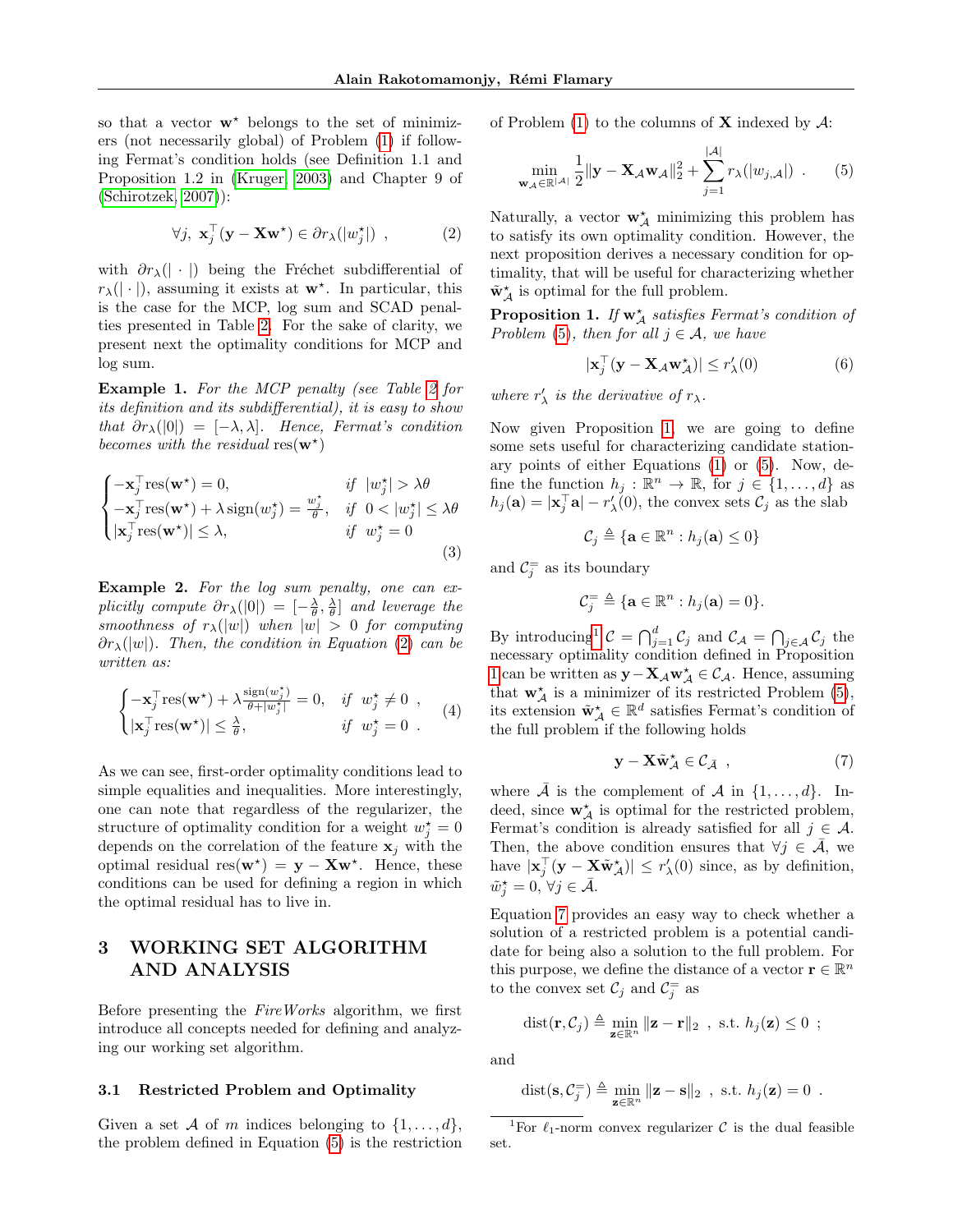These distances can also be used for defining the most violated optimality condition, a key component of the methods proposed by [Boisbunon et al.](#page-9-13) [\(2014a\)](#page-9-13); [Fla](#page-9-8)[mary et al.](#page-9-8)  $(2015)$ . Indeed, given a set A, the solution  $\mathbf{w}_{\mathcal{A}}^{\star}$  of Equation [\(5\)](#page-2-1) and the associated residual res $(\mathbf{w}_{\mathcal{A}}^{\star}),$  the index  $j^* = \arg \max_{j \in \mathcal{A}} \text{dist}(\text{res}(\mathbf{w}_{\mathcal{A}}^{\star}), \mathcal{C}_{j})$ is the index of the most violated optimality condition among non-active variables for the residual res $(\mathbf{w}_{\mathcal{A}}^{\star}).$ 

## 3.2 Feasible Residual Working Set Algorithm for Non-Convex Lasso

A working set algorithm for solving Problem [\(1\)](#page-1-0) consists in sequentially solving a series of restricted problem as defined in Equation [\(5\)](#page-2-1) with a sequence of working sets  $A_0, A_1, \ldots, A_k$ . The main differences among working set algorithms lie in the way the set is being updated. For instance, the approach of [Boisbunon](#page-9-13) [et al.](#page-9-13) [\(2014a\)](#page-9-13), denoted in the experiment as MaxVC, selects the variable with the most violated optimality conditions (as defined above) in the non-active set to be included in the new working set, leading to the algorithm presented in the supplementary material. [Fla](#page-9-8)[mary et al.](#page-9-8) [\(2015\)](#page-9-8) followed a similar approach but considered a randomized selection in which the probability of selection is related to dist $(\text{res}(\mathbf{w}_{A_k}^{\star}), C_j)$ .

Our algorithm is inspired by Blitz [\(Johnson and](#page-9-11) [Guestrin, 2015\)](#page-9-11) which is a working set algorithm dedicated to convex constrained optimization problem. But as the problem we address is a non-convex one, we manipulate different mathematical objects that need to be redefined. The procedure is presented in Algorithm [1.](#page-3-0) It starts by selecting a small subset of indices for instance the ten indices with largest  $|\mathbf{x}_j^{\top}\mathbf{y}|$  as initial working set and by choosing a vector  $s_1$  such that  $\mathbf{s}_1 \in \mathcal{C} = \bigcap_{j=1}^d \mathcal{C}_j$ , for instance setting  $\mathbf{s}_1 = \mathbf{0}$ . From this vector  $s_1$ , we will generate a sequence  $\{s_k\}$  that plays a key role in the selection of the features to be integrated in the next restricted model. Then, at iteration  $k$ , it solves the restricted problem with the set  $\mathcal{A}_k$  and then by computing the residual  $\mathbf{r}_k = \text{res}(\mathbf{w}_{\mathcal{A}_k}^{\star})$ with  $\mathbf{w}_{\mathcal{A}_k}^*$  the true solution to the restricted problem. As noted in Equation [\(7\)](#page-2-4), if  $\mathbf{r}_k \in \mathcal{C}_{\bar{\mathcal{A}}_k}$  then the vector  $\tilde{\mathbf{w}}_{A_k}^{\star}$  is a stationary point of the full problem. If  $\mathbf{r}_k \notin \mathcal{C}_{\bar{\mathcal{A}}_k}$ , we need to update the working set  $\mathcal{A}_k$ . We first prune  $A_k$  by removing indices associated to zero weights in  $\mathbf{w}_{\mathcal{A}_k}^{\star}$ . Then, in order to add features to the working set, we define  $s_{k+1}$  as the vector on the segment  $[\mathbf{s}_k, \mathbf{r}_k]$ , nearest to  $\mathbf{r}_k$  that belongs to C. Then, the working set is updated by integrating predictors  $j$ whose associated slab  $\mathcal{C}_j$  frontiers are nearest to  $\mathbf{s}_{k+1}$ . Hence, the index  $j$  is included in the new working set if  $dist_S(s_{k+1}, \mathcal{C}_j^{-}) \leq \tau_k$ , where  $\tau_k$  is a strictly positive term that defines the number of features to be added to the current working set. In practice, we have chosen

Algorithm 1 FireWorks: Feasible Residual Working Set Algorithm

<span id="page-3-0"></span>**Input:**  $\{X, y\}, \mathcal{A}_1$  active set,  $s_1 \in \mathcal{C}$ , a sequence of  $\tau_k$ or a mechanism for defining  $\tau_k$ , initial vector  $\tilde{\mathbf{w}}_{A_0}$ 

Output:  $\tilde{w}_{A_k}$ 1: for  $k = 1, 2, ...$  do

- 2:  $\mathbf{w}_{\mathcal{A}_k}$  =  $\arg \min_{\mathbf{w}} \frac{1}{2} {\lVert \mathbf{y} \mathbf{X}_{\mathcal{A}_k} \mathbf{w} \rVert_2^2}$  +  $\sum_{j\in\mathcal{A}_k}$  $r_{\lambda}(|w_j|)$  //warm-start solver with  $\mathbf{w}_{\mathcal{A}_{k-1}}$
- 3:  $\mathbf{r}_k = \mathbf{y} \mathbf{X}_{\mathcal{A}_k} \mathbf{w}_{\mathcal{A}_k}$ //get residual
- 4:  $\alpha_k = \max\{\alpha \in [0,1] : \alpha \mathbf{r}_k + (1-\alpha)\mathbf{s}_k \in \mathcal{C}\}\$
- 5:  $\mathbf{s}_{k+1} = \alpha_k \mathbf{r}_k + (1 \alpha_k) \mathbf{s}_k$  //define the most "feasible" residual
- 6:  $\mathcal{A}_k = \mathcal{A}_k / \{j \in \mathcal{A}_k : w_{j, \mathcal{A}_k} = 0\}$  //prune the set from inactive features
- 7: compute  $\tau_k$  // e.g., sort dist<sub>S</sub>( $\mathbf{s}_{k+1}, \mathcal{C}^-_j$ ) so as to keep constant number of features to add
- 8:  $\mathcal{A}_{k+1} = \{j : \text{dist}_S(\mathbf{s}_{k+1}, C_j^{-})\} \leq \tau_k \} \cup \mathcal{A}_k$  //update working set
- 9: end for
- 10: Build  $\tilde{\mathbf{w}}_{\mathcal{A}_k}$

 $\tau_k$  so that a fixed number  $n_{\text{added}}$  of features is added to the working set  $A_k$  at each iteration k.

We provide the following intuition on why this algorithm works in practice. At first, note that by construction  $s_{k+1}$  is a convex combination of two vectors one of which is the residual hence justifies its interpretation as a pseudo-residual. However, the main difference between the  $s_k$ 's and  $r_k$ 's is that the former belongs to C and thus to any  $\mathcal{C}_{\bar{\mathcal{A}}}$  while  $\mathbf{r}_k$  belongs to C only for a potential  $\tilde{\mathbf{w}}_{A_k}^{\star}$  optimal for the full problem. Then, when  $\mathbf{w}_{\mathcal{A}_k}^{\star}$  is a stationary point for the restricted problem but not for the full problem, we have  $\mathbf{r}_k \in \mathcal{C}_{\mathcal{A}}$  but  $\mathbf{r}_k \notin \mathcal{C}$ . Hence,  $\mathbf{s}_{k+1}$  represents a residual candidate for optimality and slab's frontiers near this pseudo-residual  $s_{k+1}$  can be interpreted as the slabs associated to features that need to be integrated in the working set (allowing associated weights  $w_i$ 's to be potentially non-zero at the next iteration). This mechanism for selection is shown in Figure [1.](#page-4-0)

Relation with maximum violated optimality condition algorithm [Boisbunon et al.](#page-9-13) [\(2014a\)](#page-9-13). The mechanism we have proposed for updating the working set is based on the current residual  $r_k$  and a feasible residual  $s_k$ . By changing how  $s_{k+1}$  is defined, we can retrieve the algorithm proposed by [Boisbunon](#page-9-13) [et al.](#page-9-13) [\(2014a\)](#page-9-13). Indeed, if we set at Line 5 of Algo-rithm [1,](#page-3-0)  $\forall k, \mathbf{s}_k = 0$  and  $\mathbf{s}_{k+1} = \alpha_k \mathbf{r}_k$ , with  $\alpha_k \in [0, 1]$ then  $s_{k+1}$  is a rescaling of the current residual and the scale is chosen so that  $s_{k+1} \in C$ . Using a simple inequality argument, it is straightforward to show that  $\alpha_k = \min(\min_{j \in \bar{\mathcal{A}}_k} \frac{\lambda}{|\mathbf{x}_j^{\top} r_k|}, 1)$  and the minimum in j oc-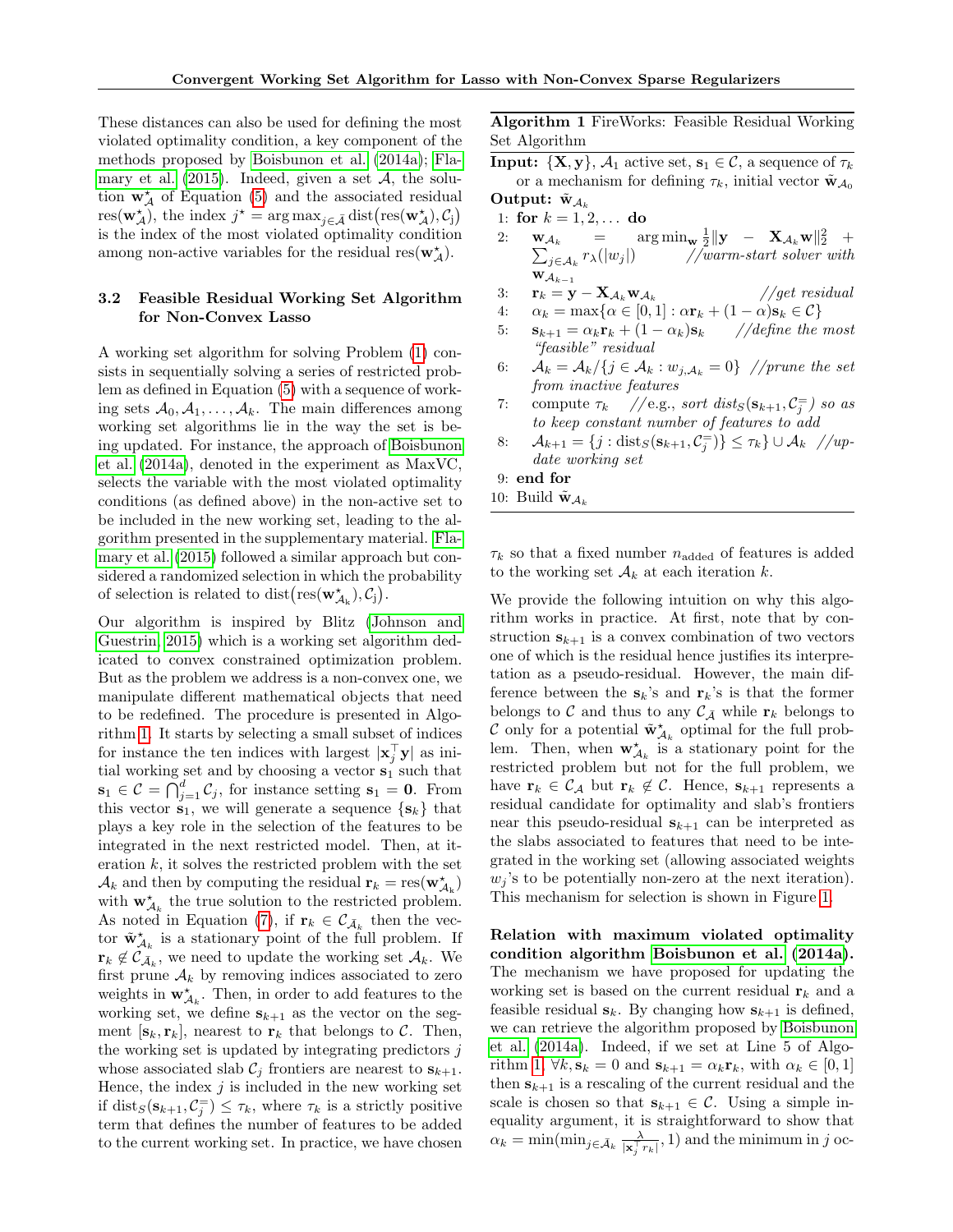

<span id="page-4-0"></span>Figure 1: Illustrating the feature selection. (left) Given three variables, we plot their associate slabs  $\{\mathcal{C}_j\}_{j=1}^3$ . C is the intersection of the 3 slabs. We assume that the initial working set is  $\{2\}$ . (middle) After the first iteration, the residual  $\mathbf{r}_1$  satisfies the condition  $h_2(\mathbf{a}) \leq 0$  and thus lies in region  $\mathcal{C}_2$ . Then, the segment  $[\mathbf{s}_1, \mathbf{r}_1]$  gives us the most feasible point  $s_2 \in \mathcal{C}$ . If  $\tau_1$  is chosen so as to select only one feature, it is then  $j = 1$ . The new working set is  $\{2, 1\}$ . (right) After optimizing over this working set, the residual r<sub>2</sub> lies in the  $C_1 \cap C_2$  region.

curs for the largest value of  $|\mathbf{x}_j^{\top} \mathbf{r}_k|$ . From the theoretical side, we want to emphasize that [Boisbunon et al.](#page-9-13) [\(2014a\)](#page-9-13) do not provide convergence proof of this algorithm. Nonetheless, we conjecture that the polynomial convergence of this algorithm is guaranteed for exact inner solver and when working set is never pruned (removing from the set  $\mathcal{A}_k$  variables which weights are 0 is not allowed).

### 3.3 Some Properties Of The Algorithm

In this subsection, we analyze some properties of the proposed algorithm. At first, we introduce an alternative optimality condition (whose proof is in the supplemental), based on  $\alpha_k$  for the full problem. Based on this property and some intermediate results, we will show that the iterates  $\tilde{\mathbf{w}}_{A_k}^{\star}$  converge towards a stationary point of the full problem.

<span id="page-4-3"></span>**Proposition 2.** Given a working set  $A_k$  and  $\mathbf{w}_{A_k}^{\star}$ solving the related restricted problem,  $\tilde{\mathbf{w}}_{A_k}^{\star}$  is also optimal for the full problem if and only if  $\alpha = 1$  in Algo-rithm [1,](#page-3-0) step 4 (which also means  $\mathbf{s}_{k+1} = \mathbf{r}_k$ ).

Now, we are going to characterize the decrease in objective value obtained between two updates of working sets, assuming that in the update, there is a least one feature that does not satisfy its optimality condition.

<span id="page-4-1"></span>**Proposition 3.** Assume that  $||\mathbf{X}||_2 > 0$  and  $\mathbf{w}_{\mathcal{A}_k}^{\star}$ and  $\mathbf{w}_{\mathcal{A}_{k+1}}^{\star}$  are respectively the solutions of the restricted problem with the working set  $\mathcal{A}_k$  and  $\mathcal{A}_{k+1}$ , with  $A_{k+1} = \{j_1, \dots, j_{n_{added}}\} \cup A_k$ , such that there exists at least one  $j_i$  with  $dist(\mathbf{r}_k, C_{j_i}) > 0$ . As we note  $\mathbf{r}_k \triangleq \operatorname{res}(\mathbf{w}^{\star}_{A_k})$ , the following inequality holds for all  $j_i$ 

such that  $dist(\mathbf{r}_k, C_{j_i}) > 0$ 

$$
\|\tilde{\mathbf{w}}_{\mathcal{A}_{k+1}}^{\star} - \tilde{\mathbf{w}}_{\mathcal{A}_k}^{\star}\|_2 \geq \frac{1}{\|\mathbf{X}\|_2} \text{dist}(\mathbf{r}_k, \mathcal{C}_{j_i}) \enspace .
$$

Proof. We have the following inequalities

$$
\begin{aligned} \|\mathbf{r}_{k+1}-\mathbf{r}_k\|_2 &= \|\mathbf{X}(\tilde{\mathbf{w}}_{\mathcal{A}_{k+1}}^{\star}-\tilde{\mathbf{w}}_{\mathcal{A}_k}^{\star})\|_2 \\ &\leq \|\mathbf{X}\|_2\|\tilde{\mathbf{w}}_{\mathcal{A}_{k+1}}^{\star}-\tilde{\mathbf{w}}_{\mathcal{A}_k}^{\star}\|_2 \enspace . \end{aligned}
$$

Now recall that  $\mathbf{r}_k \notin \mathcal{C}_{\mathcal{A}_{k+1}}$  since  $\exists j_i : \text{dist}(\mathbf{r}_k, \mathcal{C}_{j_i}) > 0$ , while  $\mathbf{r}_{k+1} \in \mathcal{C}_{\mathcal{A}_{k+1}}$  as  $\mathbf{w}_{\mathcal{A}_{k+1}}^{\star}$  has been optimized over  $\mathcal{A}_{k+1}$ . As such, for all  $j_i$ :  $dist(\mathbf{r}_k, \mathcal{C}_{j_i}) > 0$ , we also have  $h_{j_i}(\mathbf{r}_{k+1}) \leq 0$ . Now by definition of  $dist(\mathbf{r}_k, C_{j_i})$ either  $r_{k+1}$  is the minimizer of the distance optimization problem, hence  $dist(\mathbf{r}_k, C_{j_i}) = ||\mathbf{r}_{k+1} - \mathbf{r}_k||_2$  or  $dist(\mathbf{r}_k, \mathcal{C}_{j_i}) \leq \|\mathbf{r}_{k+1} - \mathbf{r}_k\|_2$ . Plugging this latter inequality in [8](#page-2-5) concludes the proof.  $\Box$ 

Given the right hand side of the equation in Proposition [3,](#page-4-1) we now show that the distance of the residual  $\mathbf{r}_k$  at step k to a set  $\mathcal{C}_j$ , defined by a feature j that is not yet in the active set, is lower bounded by a term depending on the parameter  $\tau_{k-1}$  which governs the number of features that has been added to the active set at step  $k - 1$ .

<span id="page-4-2"></span>**Lemma 1.** At step  $k \geq 2$ , consider a feature index j and the corresponding  $h_i(\cdot)$  such that  $j \notin \mathcal{A}_k$ ,  $j \in$  $\mathcal{A}_{k+1}, h_j(\mathbf{r}_k) > 0, h_j(\mathbf{s}_k) < 0 \text{ and } dist(\mathbf{s}_{k+1}, \mathcal{C}_j^{\pm}) = 0$ then, the following inequality holds

$$
dist(\mathbf{r}_k, \mathcal{C}_j) \ge \frac{1 - \alpha_k}{\alpha_k} \tau_{k-1} . \tag{8}
$$

The proof of this lemma is available in the supplementary material. Note that by construction, a j satisfying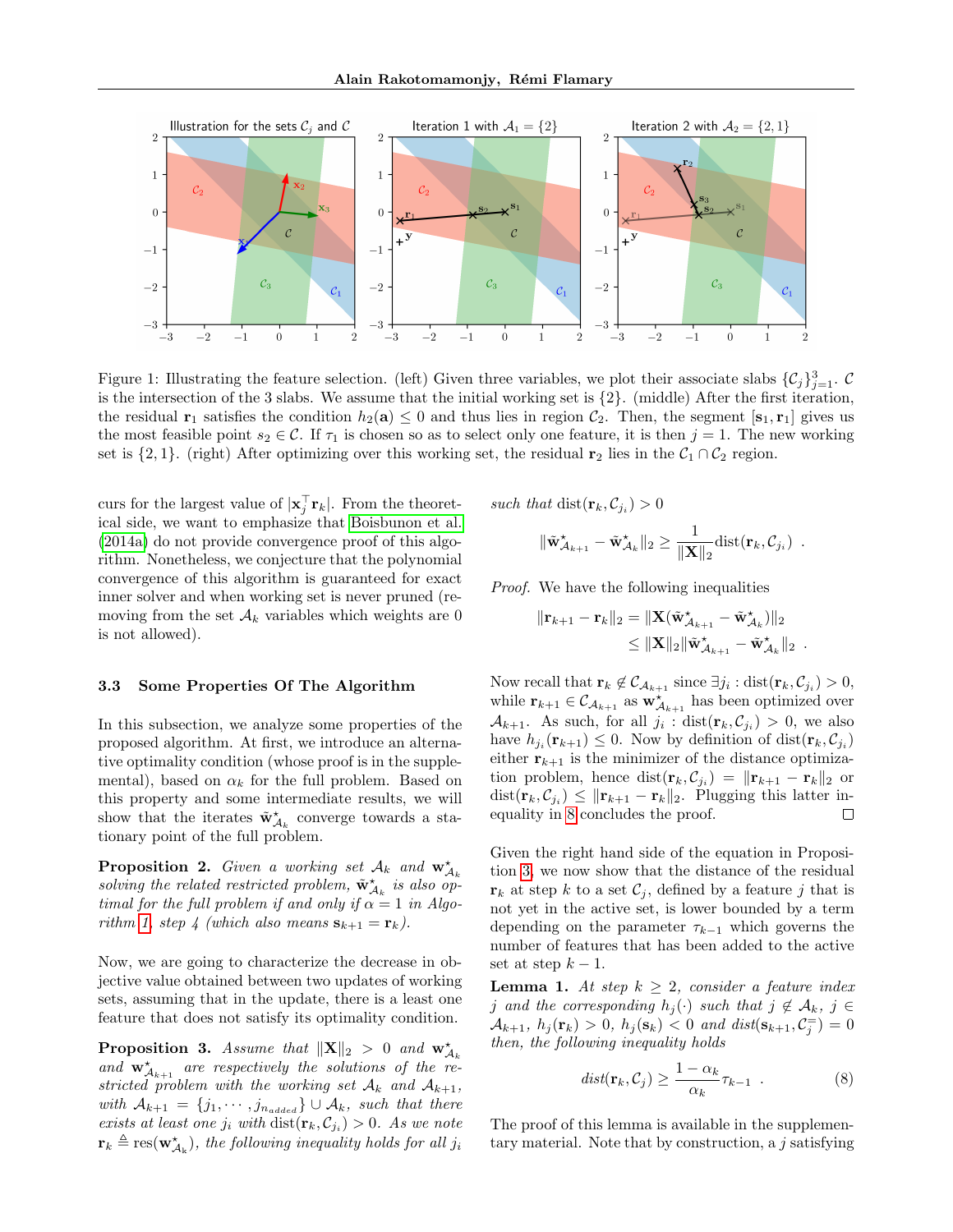the condition in the above Lemma always exists up to until  $\mathbf{r}_k \in \mathcal{C}$  (which means that we actually reached optimality). From the above Proposition [3](#page-4-1) and Lemma [1,](#page-4-2) we can ensure that the sequence  $\{\tilde{\mathbf{w}}_{A_k}\}\$  produced by Algorithm [1](#page-3-0) converges towards a stationary point under mild conditions on the inner solver.

<span id="page-5-0"></span>**Theorem 1.** Suppose that for each step  $k$ , the algorithm solving the inner problem ensures a decrease in the objective value in the form

$$
f(\tilde{\mathbf{w}}_{\mathcal{A}_{k+1}}^{\star}) - f(\tilde{\mathbf{w}}_{\mathcal{A}_k}^{\star}) \leq -\gamma_k \|\tilde{\mathbf{w}}_{\mathcal{A}_{k+1}}^{\star} - \tilde{\mathbf{w}}_{\mathcal{A}_k}^{\star}\|_2^2.
$$

with  $\forall k, \gamma_k \geq \gamma > 0$ . For the inner solver, we also impose that when solving the problem with set  $\mathcal{A}_{k+1}$ , the inner solver is warm-started with  $\mathbf{w}_{\mathcal{A}_k}^{\star}$ . Assume also that  $\|\mathbf{X}\|_2 > 0$ ,  $\tau_k \geq \tau > 0$  and  $h_j$  satisfies assumption in Lemma [1,](#page-4-2) then the sequence of  $\alpha_k$  produced by Algorithm [1](#page-3-0) converges towards 1 and  $\forall j, \lim_{k \to \infty} |\mathbf{x}_j^{\top} \mathbf{r}_k| \leq r_{\lambda}'(0).$ 

The above theorem ensures convergence to a stationary point under some conditions on the inner solver and on the  $\gamma_k$ 's which needs to be lower bounded by  $\gamma > 0$ . Several algorithms may satisfy this assumption. For instance, any first-order iterative algorithm which selects its step size as  $t_k$  based on line search criterion of the form  $\forall k, f(\mathbf{w}_{k+1}) \leq f(\mathbf{w}_k) - \frac{\sigma}{2} t_k ||\mathbf{w}_{k+1} \mathbf{w}_k \|^2_2$ , where  $\sigma$  is a constant in the interval  $(0, 1)$ , provides such a guarantee. This is the case of the generalized proximal algorithm of [Gong et al.](#page-9-7) [\(2013\)](#page-9-7)[Section 2.3.2] or proximal Newton approaches [\(Rakotoma](#page-10-7)[monjy et al., 2015\)](#page-10-7), assuming that  $f$  is differentiable with gradient Lipschitz and  $r_{\lambda}(\cdot)$  admits a proximal operator. Since non-convex block coordinate descent algorithms [\(Breheny and Huang, 2011\)](#page-9-6) can also be interpreted as proximal algorithm, they also satisfy this sufficient decrease condition under the same assumptions than proximal approaches.

Another important condition for convergence is based on the parameter  $\tau_k$ . We note the lower bound  $\underline{\tau}$  can be set to any arbitrary small positive value. At an iteration k for which  $\tilde{\mathbf{w}}_{A_k}$  is not yet optimal for the full problem, as small as this lower bound is, the set  $\{j : \text{dist}_S(\mathbf{s}_{k+1}, \mathcal{C}_j^{\equiv}) \leq \underline{\tau}\}\$ always contains at least the index j that makes  $\alpha_k$  maximal and corresponds to the j such that  $dist_S(s_{k+1}, \mathcal{C}_j^{\equiv}) = 0$  (see Line 4 of the algorithm). This would correspond to updating the working set by one element at each iteration.

The above theorem states about the convergence of the working set strategy. We want to emphasize here that the convergence rate of the whole algorithm [1](#page-3-0) (working set + inner solver) depends on the convergence rate of the inner solver. For instance, if we consider as an inner solver the proximal algorithm of [Gong et al.](#page-9-7) [\(2013\)](#page-9-7), then the convergence rate for each inner problem is

of the form  $C \cdot \frac{\|f(\mathbf{w}_0) - f(\mathbf{w}^*)\|}{T}$  where C is a constant depending on the inner problem,  $T$  the total number of iterations for that solver, and  $w_0$  the initial point when solving that problem. Since Algorithm [1](#page-3-0) runs this inner solver several times, the convergence rate is still in  $\mathcal{O}(1/T)$  but with a different constant. The gain in computation time achieved by using a working set strategy comes from the fact that each inner solver involves far fewer variables than the full problem dimensionality d and thus gradients are cheaper to compute.

Inexact inner solver One key point when considering a meta-solver like Blitz [\(Johnson and Guestrin,](#page-9-11) [2015\)](#page-9-11) or a working set algorithm is that for some approaches, theoretical properties hold only when the solution of the inner solver is exact. This is for instance the case for the SimpleSVM algorithm of [Vish](#page-10-9)[wanathan et al.](#page-10-9) [\(2003\)](#page-10-9) or the active set algorithm proposed by [Boisbunon et al.](#page-9-13) [\(2014a\)](#page-9-13). The convergence of these approaches are based on non-cyclicity of the working set selection (prohibiting pruning) and thus on the ability of solving exactly the inner problem. For the approach we propose, we show next that the distance between two consecutive inexact solutions of the inner problem is still lower bounded.

**Proposition 4.** Let  $\mathbf{w}_{\mathcal{A}_k}^{\star}$  and  $\mathbf{w}_{\mathcal{A}_{k+1}}^{\star}$  the approximate solutions of the inner problem with respectively the working sets  $A_k$  and  $A_{k+1}$ , as defined in Proposition [3.](#page-4-1) Assume that  $\mathbf{w}_{\mathcal{A}_{k+1}}^{\star}$  has been obtained through a tolerance of  $\xi_{k+1} \leq \tau_k$  of its Fermat's condition given in Equation [\(4\)](#page-2-6) are satisfied up to  $\xi_{k+1}$ , then the following inequality holds :

$$
\|\tilde{\mathbf{w}}_{\mathcal{A}_{k+1}}^{\star} - \tilde{\mathbf{w}}_{\mathcal{A}_k}^{\star}\|_2^2 \ge \frac{1}{\|\mathbf{X}\|_2} \big(\text{dist}(\mathbf{r}_k, \mathcal{C}_j) - \xi_{k+1}\big).
$$

(for the log sum penalty, the inexact Fermat's condition is explicitly defined in the supplementary material  $F$ ).

*Proof.* First note that if  $\mathbf{w}_{\mathcal{A}_{k+1}}^{\star}$  is such that  $\mathbf{r}_{k+1} \in$  $\mathcal{C}_{\mathcal{A}_{k+1}}$  then we are in the same condition than in Proposition [3](#page-4-1) and the same proof applies. Let us assume then that  $\mathbf{r}_{k+1} \notin \mathcal{C}_{\mathcal{A}_{k+1}}$  and  $dist(\mathbf{r}_{k+1}, \mathcal{C}_j) \leq \xi_{k+1}$ . Define as **u** the point in  $C_j$  that defines the distance of  $r_k$ to  $\mathcal{C}_i$  and as **p** the point that minimizes the distance between  $\mathbf{r}_{k+1}$  and the segment  $[\mathbf{u}, \mathbf{r}_k]$ . Then, owing to simple geometrical arguments and orthogonality we have :  $\|\mathbf{r}_{k+1} - \mathbf{r}_k\|^2 = \|\mathbf{r}_{k+1} - \mathbf{p}\|^2 + \|\mathbf{p} - \mathbf{r}_k\|^2$  and thus  $\|\mathbf{r}_{k+1} - \mathbf{r}_k\| \geq \|\mathbf{r}_k - \mathbf{p}\|$ . Now, because p belongs to the segment defined by **u** and  $\mathbf{r}_k$ , we have

$$
\|\mathbf{r}_{k+1}-\mathbf{r}_k\| \ge \|\mathbf{r}_k-\mathbf{u}\| - \|\mathbf{u}-\mathbf{p}\| \ge \text{dist}(\mathbf{r}_k, \mathcal{C}_j) - \xi_{k+1}
$$

where the last inequality comes from the fact that  $\|\mathbf{u}-\|$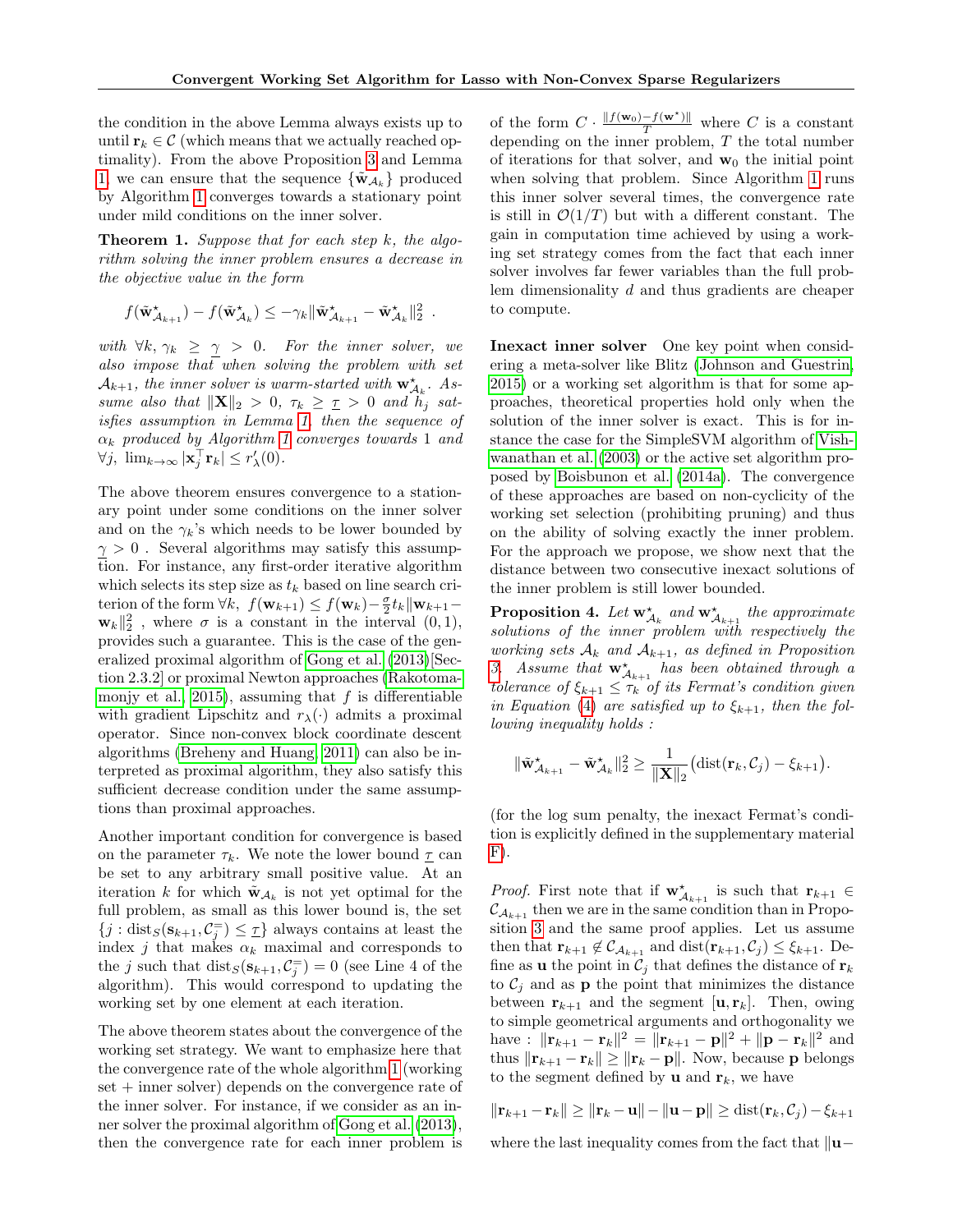$\|\mathbf{p}\| = \text{dist}(\mathbf{r}_{k+1}, \mathcal{C}_i) \leq \xi_{k+1}$ . Plugging this inequality into Equation [\(8\)](#page-2-5) completes the proof.  $\Box$ 

Note that the above lower bound is meaningful only if the tolerance  $\xi_{k+1}$  is smaller than the distance of the residual to the set  $C_j$ . This is a reasonable assumption to be made since we expect  $\mathbf{r}_k$  to violate  $\mathcal{C}_j$ . Now, we can derive condition of convergence towards a stationary point of the full problem.

Corollary 1. Under the assumption of Theorem [1](#page-5-0) and  $\sum_{k} \xi_k < \infty$ , then Algorithm [1](#page-3-0) produces a sequence of assuming that the sequence of tolerances  $\xi_k$  is such that iterates that converges towards a stationary point.

The proof follows the same steps as for Theorem [1,](#page-5-0) with the addition that sequence  $\{\xi_k\}$  is convergent and thus has been omitted. Note that the assumption of convergent sum of errors is a common assumption, notably in the proximal algorithm literature [\(Combettes](#page-9-18) [and Wajs, 2005;](#page-9-18) [Villa et al., 2013\)](#page-10-13) and it helps guaranteeing convergence towards exact stationary point instead of an approximate convergence.

# 4 NUMERICAL EXPERIMENTS

Set-up We now present some numerical studies showing the computational gain achieved by our approach. Our main baselines are algorithms that also feature convergence guarantees. As such, we have considered, for solving the full problem a proximal algorithm [Gong et al.](#page-9-7) [\(2013\)](#page-9-7) and a coordinate descent approach [Breheny and Huang](#page-9-6) [\(2011\)](#page-9-6); they are respectively denoted as GIST and BCD. We have also used those algorithms as inner solvers into our working set algorithm, denoted as FireWorks (for FeasIble REsidual WORKing Set). All methods have been implemented in Python/Numpy [Harris et al.](#page-9-19) [\(2020\)](#page-9-19) and the code will be published under MIT License. As another baseline with theoretical convergence guarantees, we have considered a solver based on majorization-minimization (MM) approach, which consists in iteratively minimizing a majorization of the non-convex objective function as in [Hunter and](#page-9-20) [Lange](#page-9-20) [\(2004\)](#page-9-20); [Gasso et al.](#page-9-21) [\(2009\)](#page-9-21); [Rakotomamonjy](#page-10-8) [et al.](#page-10-8) [\(2019\)](#page-10-8). Each iteration results in a weighted convex Lasso problem that we solve, after warm-starting with previous iteration result, with a Blitz-based proximal Lasso or BCD Lasso (up to precision of 10<sup>−</sup><sup>5</sup> for its optimality conditions). Our last baseline is the maximum-violating optimality condition working set algorithm (MaxVC) described in Algorithm [2](#page-11-0) in supplementary and that is known to be very efficient, but does not come with a convergence proof (though we conjecture it can be proved when no pruning occurs). The Numpy [Harris et al.](#page-9-19) [\(2020\)](#page-9-19) implementation of Fireworks and MaxVC algorithms are publicly available at <https://github.com/arakotom/fireworks>.

For all approaches, we leverage the closed-form proximal operator available for several (non-convex) regularizers. For our experiments, we have used the logsum penalty which has an hyperparameter  $\theta$  that has been set to 1. For all algorithms, the stopping criterion is based on the tolerance (either  $10^{-3}$  or  $10^{-5}$ ) over Fermat's optimality condition given in Equation [2](#page-2-0) The used performance measure for comparing all algorithms is the CPU running time. For all problems, we have set  $\tau_k$  adaptively (by sorting as described in Algorithm [1](#page-3-0) line 7) so as to add the same fixed number  $n_{\text{added}}$  of features into the working set of our Fire-Works algorithm and for MaxVC. Results are averaged over 5 different runs.

**Toy problem** Here, the regression matrix  $\mathbf{X} \in \mathbb{R}^{n \times d}$ is drawn uniformly from a standard Gaussian distribution (zero-mean unit variance). For given  $n, d$  and a number p of active variables, the true coefficient vector  $\mathbf{w}^{\text{true}}$  is obtained as follows. The p non-zero positions are chosen randomly, and their values are drawn from a zero-mean unit variance Gaussian distribution, to which we added  $\pm 0.1$  according to  $sign(w_j^{\text{true}})$ . Finally, the target vector is obtained as  $y = Xw^{true} + e$  where e is a zero-mean Gaussian noise with standard deviation  $\sigma = 0.01$ . For these problems, we have arbitrarily set  $n_{\text{added}} = 30$  and extra experiments in the appendix illustrates the impact of this choice. Table [1](#page-7-0) presents the running time for different algorithms to reach convergence under various settings. We note that our FireWorks algorithm is faster than the genuine inner solver and (at least on par) with the MaxVC approach especially in setting where  $\lambda$  is properly tuned with respect to the number of variables, i.e. when the solution is not too sparse. Note that the MM+Blitz approaches is performing worse than all other methods in almost all settings. We explain this gain by the working set framework and the ability to prune the working set, which size is therefore not monotonically increasing.

Real data We have reported comparisons on three real datasets. The first one is the Leukemia dataset [\(Golub et al., 1999\)](#page-9-22) which has a dense regression matrix with  $n = 72$  and  $d = 7129$ . We have also considered sparse problem such as newsgroups dataset in which we have kept only 3 categories *(religion, athe*ism and graphics) resulting in  $n = 1441$ ,  $d = 26488$ and 5 categories *comp* leading to  $n = 4891$ ,  $d = 94414$ (see the supplemental for details). For these two problems, we have respectively 223173 and 676247 nonzeros elements in the related design matrix X. We have also used a large-scale dataset which is a subset of the Criteo Kaggle dataset composed of 2M samples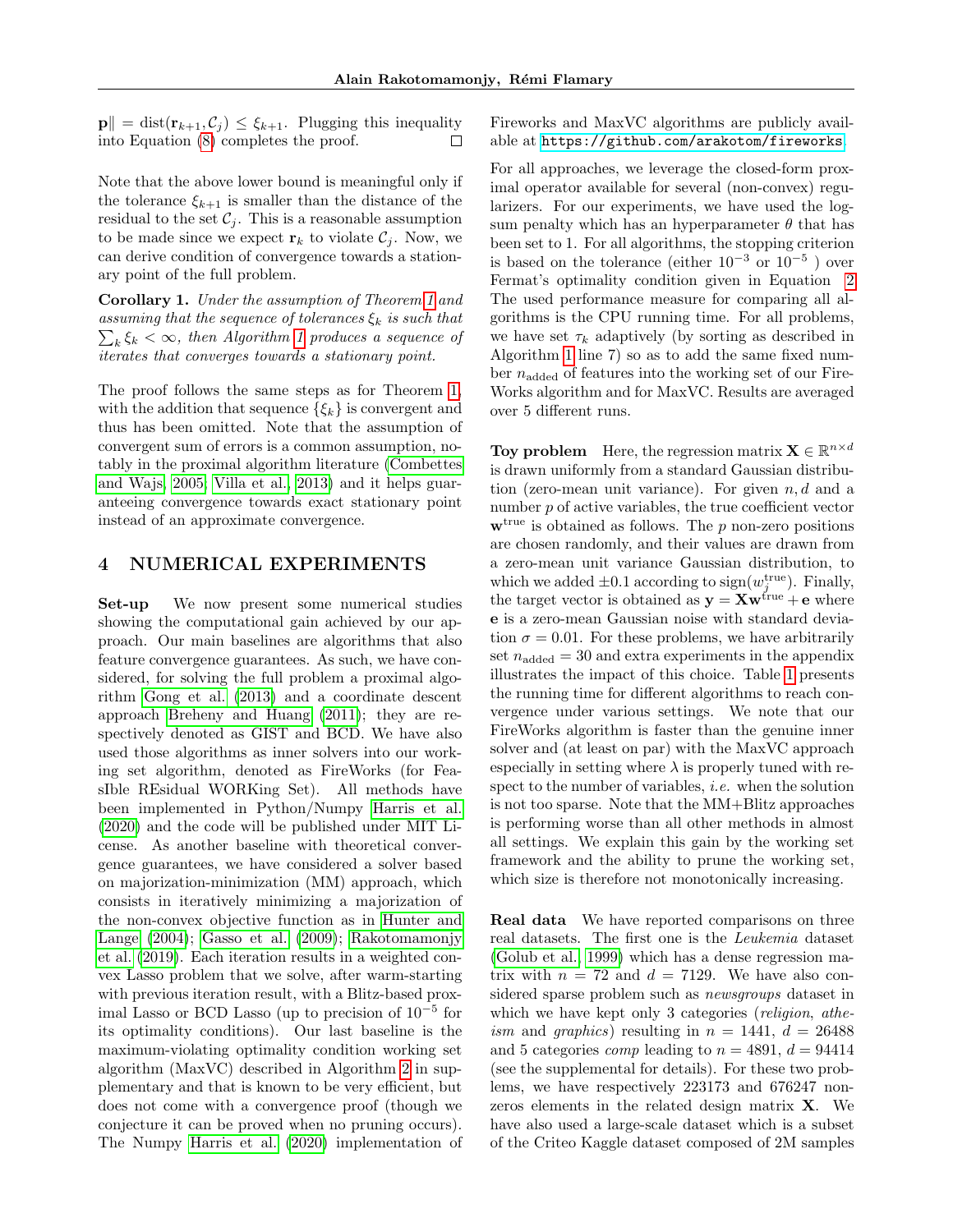<span id="page-7-0"></span>Table 1: Running time in seconds of different algorithms on different problems. In the first column, we reported data, the tolerance on the stopping criterion and the constant K such that  $\lambda = K \max_j |\mathbf{x}_j^{\top} \mathbf{y}|$  (the larger the K, the sparser  $\mathbf{w}^*$  is). The small Toy dataset has  $n = 100$ ,  $d = 1000$  and  $p = 30$ ; the large one has  $n = 1000$ ,  $d = 5000, p = 500$ . For each inner solver, we bold the most efficient algorithm. The symbol "−" denotes that the algorithm did not finish one iteration in 24 hours and the 0.0 as a standard deviation means that only one iteration was terminated after 48 hours. The number in parenthesis is the number of non-zero weights in  $\mathbf{w}_{\mathcal{A}}^{\star}$ . All experiments have been run on one single core of an Intel Xeon CPU E5-2680 clocked at 2,4Ghz.

| Data and Setting                       |                       | MM prox                 |                         | <b>GIST</b>           |                  | MaxVC GIST               | FireWorks GIST          | MM BCD                  | <b>BCD</b>               | MaxVC BCD               | FireWorks BCD           |
|----------------------------------------|-----------------------|-------------------------|-------------------------|-----------------------|------------------|--------------------------|-------------------------|-------------------------|--------------------------|-------------------------|-------------------------|
| Toy small - 1.00e-03 - 0.07            | $1.4 \pm 0.4$ (34)    |                         |                         | $0.8 \pm 0.2$ (34)    |                  | $0.3 \pm 0.2$ (34)       | $0.2 \pm 0.1$ (34)      | $3.4 \pm 0.9$ (34)      | $14.2 \pm 4.9$ (34)      | $1.9 \pm 0.8$ (34)      | $1.5 \pm 0.9$ (34)      |
| Toy small - 1.00e-05 - 0.07            | $1.5 \pm 0.4$ (34)    |                         |                         | $1.4 \pm 0.6$ (34)    |                  | $0.7 \pm 0.8$ (34)       | $0.4 \pm 0.1$ (34)      | $3.3 \pm 0.8$ (34)      | $22.9 \pm 11.0$ (34)     | $8.3 \pm 9.7$ (34)      | $2.7 \pm 1.2$ (34)      |
| Toy small - $1.00e-03 - 0.01$          | $11.2 \pm 1.2$ (71)   |                         |                         | $6.3 \pm 2.2$ (71)    |                  | $1.6 \pm 0.6$ (71)       | $1.3 \pm 0.6$ (71)      | $83.7 \pm 18.6$ (71)    | $73.7 \pm 21.7$ (71)     | $15.6 \pm 4.5$ (71)     | $8.2 \pm 2.0$ (71)      |
| Toy small - $1.00e-05 - 0.01$          | $17.6 \pm 6.0$ (66)   |                         |                         | $14.1 \pm 9.8$ (66)   |                  | $7.1 \pm 5.3$ (66)       | $4.6 \pm 2.8$ (66)      | $88.2 \pm 23.3$ (66)    | $154.6 \pm 93.6$ (66)    | $67.0 \pm 44.5$ (66)    | $40.8 \pm 24.1$ (66)    |
| Toy large - 1.00e-03 - 0.07            | $41.1 \pm 15.3$ (365) |                         |                         | $26.2 \pm 13.0$ (365) |                  | $5.8 \pm 1.3$ (365)      | $8.2 \pm 3.3$ (365)     | $1040.8 \pm 0.0$ (365)  | $355.9 \pm 83.8$ (365)   | $82.7 \pm 19.3$ (365)   | $73.5 \pm 9.7$ (365)    |
| Toy large - 1.00e-05 - 0.07            |                       |                         |                         | $50.5 \pm 7.6$ (371)  |                  | $36.8 \pm 13.3$ (371)    | $31.7 \pm 7.4$ (371)    | $1356.7 \pm 178$ (371)  | $1030.5 \pm 471.7$ (371) | $561.7 \pm 208.8$ (371) | $465.6 \pm 111.4$ (371) |
| Toy large - $1.00e-03 - 0.01$          |                       | $589.5 \pm 185.4$ (758) |                         | $91.6 \pm 22.9$ (758) |                  | $65.4 \pm 14.5$ (758)    | $34.9 \pm 4.1$ (758)    | $52848.8 \pm 0.0$ (758) | $1192.1 \pm 340.1$ (758) | $777.5 \pm 181.5$ (758) | $337.0 \pm 46.3$ (758)  |
| Toy large - $1.00e\hbox{-}05$ - $0.01$ |                       |                         | 583.8 $\pm$ 140.7 (759) |                       |                  | $1020.6 \pm 250.6$ (759) | $609.4 \pm 177.6$ (759) | $60897 \pm 5990$ (759)  | 7847±2774 (759)          | $12720 \pm 2520$ (759)  | 6699±1686 (759)         |
|                                        |                       |                         |                         |                       |                  |                          |                         |                         |                          |                         |                         |
| Data and Setting                       |                       | MM prox                 |                         | <b>GIST</b>           |                  | MaxVC Gist               | FireWorks Gist          | MM BCD                  | <b>BCD</b>               | MaxVC BCD               | FireWorks BCD           |
| Leukemia - 1.00e-03 - 0.07             |                       | $6.3 \pm 2.0$ (7)       | $17.9 \pm 0.4(7)$       |                       |                  | $0.2 \pm 0.0$ (7)        | $0.4 \pm 0.0$ (7)       | $3.8 \pm 0.7(7)$        | $144.4 \pm 1.1(7)$       | $0.8 \pm 0.0(7)$        | $0.8 \pm 0.0$ (7)       |
| Leukemia - 1.00e-05 - 0.07             |                       | $8.0 \pm 2.7(9)$        |                         | $26.1 \pm 0.6$ (9)    |                  | $0.3 \pm 0.0$ (9)        | $0.5 \pm 0.0$ (9)       | $4.6 \pm 1.1(9)$        | $218.8 \pm 1.1(9)$       | $1.2 \pm 0.0$ (9)       | 1.1 $\pm$ 0.0 (9)       |
| Leukemia - 1.00e-03 - 0.01             |                       | $31.4 \pm 6.2$ (41)     |                         | $186.1 \pm 1.7$ (41)  |                  | $5.4 \pm 0.0(41)$        | $5.5 \pm 0.0$ (41)      | $53.6 \pm 9.6$ (41)     | $1168.3 \pm 0.2$ (41)    | $19.9 \pm 0.0$ (41)     | $17.4 \pm 0.0$ (41)     |
| Leukemia - 1.00e-05 - 0.07             |                       | $71.4 \pm 7.5$ (46)     |                         | $525.2 \pm 8.5$ (46)  |                  | $20.3 \pm 0.0$ (46)      | 14.6 $\pm$ 0.0 (46)     | $65.5 \pm 4.9$ (46)     | $1412.8 \pm 0.3$ (46)    | $71.5 \pm 0.0$ (46)     | $42.7 \pm 0.0$ (46)     |
| Newsgroup-3 - 1.00e-02 - 0.01          |                       | $955.8 \pm 389.1$       |                         | $6041.1 \pm 7.2$      |                  | $6.5 \!\pm\! 0.0$        | $8.3 \pm 0.0$           | 7926.6±3183.6           | $3792.4 \pm 6.2$         | $4.9{\pm}0.0$           | $5.6 \pm 0.0$           |
| Newsgroup-3 - 1.00e-03 - 0.01          |                       | $1200.6 \pm 402.7$      |                         | $5790.6 \pm 8.0$      |                  | $49.8 \pm 0.1$           | $36.6 \!\pm\! 0.0$      | 12078.0±3879.1          | $24070.5 \pm 18$         | $53.2 \pm 0.1$          | $36.8 \pm 0.0$          |
| Newsgroup-3 - 1.00e-04 - 0.01          |                       | $1237.9 \pm 415.5$      |                         | $5734.0 \pm 3.9$      |                  | $1439.3 \pm 2.4$         | $326.1 \!\pm\! 0.2$     | 12130.8±3849.7          | $37639.8 \pm 19$         | $279.2 \pm 0.2$         | $167.7 \pm 0.1$         |
| Newsgroup- $5 - 1.00e-02 - 0.01$       |                       |                         |                         | $26711.1 \pm 44$      |                  | $1001.2 \pm 2.7$         | $343.6 \pm 0.9$         |                         | $77378.7 \pm 74$         | $421.7 \pm 0.8$         | $172.5 \pm 0.1$         |
| Newsgroup-5 - 1.00e-03 - 0.01          |                       |                         |                         | $26685.6 \pm 14$      |                  | $2163.6 \pm 4.4$         | $876.9 \!\pm\! 0.6$     | ٠                       | $91603.9 \pm 0.0$        | $728.9 \pm 2.9$         | $312.3 \pm 0.6$         |
| Newsgroup- $5 - 1.00e-04 - 0.01$       |                       |                         | $26752.5 \pm 15$        |                       | $4285.2 \pm 6.1$ | $1632.5 \!\pm\! 3.2$     |                         | $117749.0 \pm 0.0$      | $1093.7 \pm 3.7$         | $554.2 \pm 1.0$         |                         |
| Criteo - 1.00e-02 - 0.005              |                       |                         |                         |                       |                  |                          |                         |                         |                          | $41095.3 \pm 2218$      | $31052.7 \pm 1202$      |
| Criteo - 1.00e-03 - 0.005              |                       |                         |                         |                       |                  |                          |                         |                         |                          | $49006.7 \pm 1431$      | $37534.6 \pm 1576$      |
| Criteo - 1.00e-04 - 0.005              |                       |                         |                         |                       |                  |                          |                         |                         |                          | 59303.8±1308            | $42773.9 \pm 1022$      |

and 1M features, with about 78M non-zero elements in **X**. For *Leukemia*, we have  $n_{\text{added}} = 30$  at each iteration, whereas we have added 300 and 1000 features respectively for the newsgroup and Criteo problem. Figure [2](#page-8-0) presents an example of how objective value and maximum constraint violation (measured as  $\max_j (|\mathbf{x}_j^{\top} \mathbf{r}_k| - r'_{\lambda}(0))$  evolve during the optimization process for the two Newsgroup datasets. We see in these examples that both MaxVC and Fire-Works algorithms achieve approximately the same objective value whereas our FireWorks approach converges faster. Quantitative results are reported in the bottom part of Table [1.](#page-7-0) At first, we can note that the convex relaxation approach using MM and Blitz is always more efficient than the baseline non-convex methods using either BCD or GIST. Moreover, the table also shows that using FireWorks leads to a speedup of at least one order of magnitude compared to the baseline algorithm and the MM approach. For large  $\lambda$  leading to sparse solutions, MaxVC is the most efficient approach on Leukemia, while for large-scale datasets newsgroup-3 and newsgroup-5, FireWorks is substantially faster than all competitors. For Criteo, only the BCD working set algorithms are able to terminate in reasonable time and FireWorks is more efficient than MaxVC. Again the MM+Blitz approach is performing worse than the two non-convex active set algorithms and fails to converge in a reasonable time for large datasets.

Running-time on a grid-search. We report here the sum of running time (in seconds) of FireWorks and MaxVC for solving the problem with 10 different values of  $\lambda$  varying from  $0.6\lambda_{\text{max}}$  to  $0.01\lambda_{\text{max}}$  with  $\lambda_{\text{max}} = \max_j |\mathbf{x}_j^{\top} \mathbf{y}|$  on the Leukemia dataset. For a tolerance of  $10^{-5}$ , we have for GIST as inner solver, MaxVC runs in 24.3s and Fireworks takes 18.8s while for BCD as inner solver, we have for MaxVC 91s and for Fireworks 53.5s. Hence, in this context, the running time of our approach is still better than the most efficient competitor. We have similar results for the (small) toy problem.

Additional experiments in supplementary. Since our main metric for comparing our algorithm to competitors is its computational running time, as a sanity check, we have also evaluated the quality of the estimate  $\tilde{\mathbf{w}}^*$ . For instance, for the toy problem we have measured whether our approach is able to recover the support of the true vector  $\mathbf{w}^{\text{true}}$ . Our results show that there is no approach that outperforms the others under other metrics. This makes clear that the gain in running time of FireWorks is not at the expense of worse estimate. We have also reported some studies that analyze the impact of the parameter  $n_{added}$  (and the related  $\tau_k$ ) and of pruning on the running time of our algorithm FireWorks and on MaxVC. According to our results, the  $1\%$  rule (adding  $1\%$  of the features in the working set) seems to be a good heuristic for both algorithms and across the range of parameters,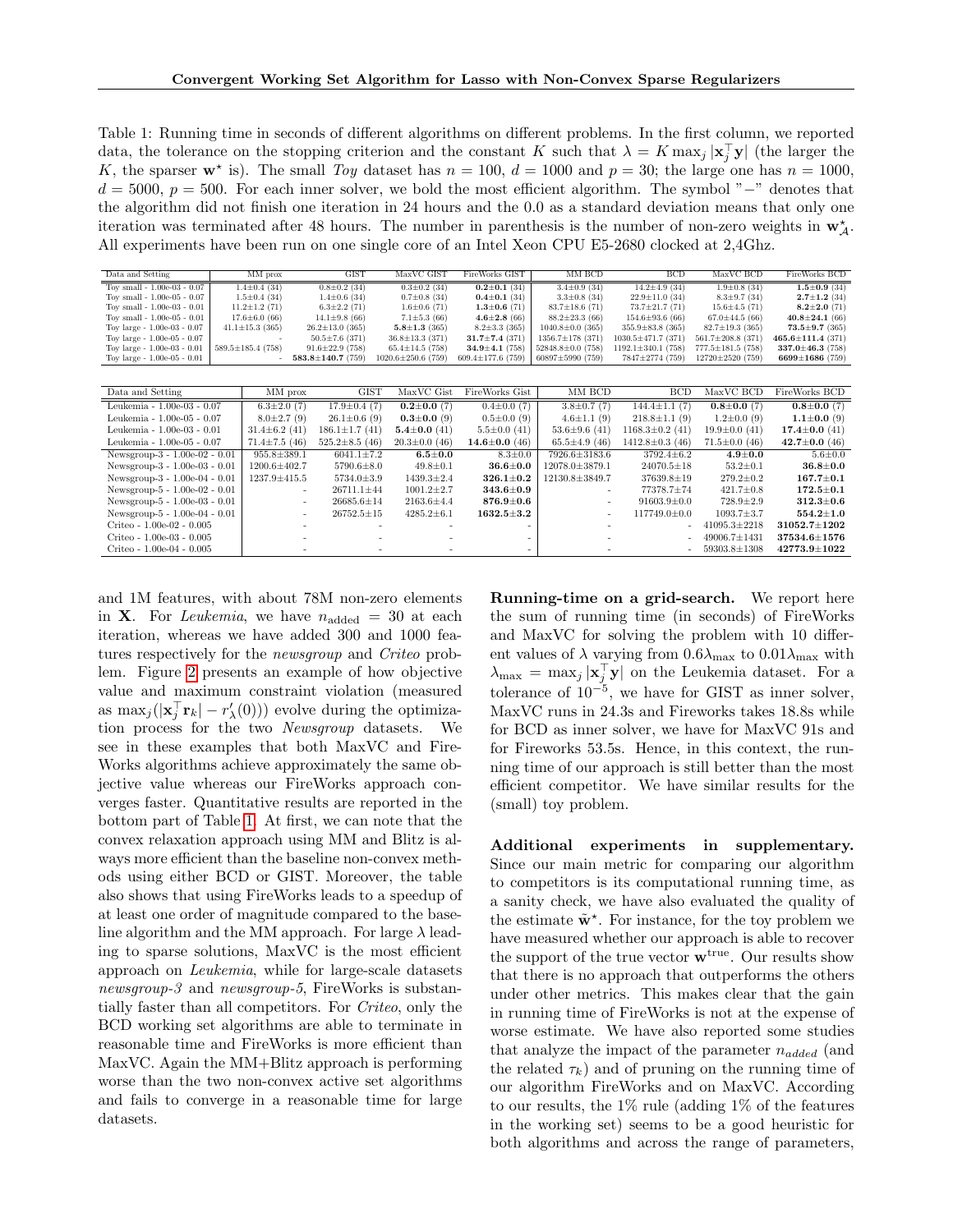

<span id="page-8-0"></span>Figure 2: Example of evolution of the objective value and the maximum violation constraint on the 0-valued weights. The tolerance on the inner problem is set to  $10^{-6}$ ; (top) performance on Newsgroup-3; (bottom) performance on Newsgroup-5.

FireWorks is as efficient as MaxVC.

## 5 CONCLUSION

We have introduced in this paper a working set based meta-algorithm for non-convex regularized regression. By generalizing the concept of primal-dual approach in a non-convex setting, we were able to derive a novel rule for updating the features optimized by an iterative incremental algorithm. From a theoretical point of view, we showed convergence of the algorithm, even when the inner problem is not solved exactly but up to a certain tolerance. This is in contrast with the classical maximal violating optimality condition algorithms approach whose convergence requires the exact resolution of each inner problem. Our experimental results show the computational gain achieved for a given solver when applied directly on the full variables or within our working set algorithm. The main limitation of our work is that our provably convergent method is not always as efficient as heuristic ones.

Broader and potential negative impact We expect this work to benefit research and applications related to large scale sparse learning problems. The work is a methodological work and as such it is hard to see any foreseeable societal consequences without precise applications. The computational gain from our algorithm can be interesting to practitioners from a computational (and financial) perspective but it can also be counterbalanced by the potential use on larger dataset that this can also bring.

#### Acknowledgements

This research was produced within the framework of Energy4Climate Interdisciplinary Center (E4C) of IP Paris and Ecole des Ponts ParisTech. This research was supported by 3rd Programme d'Investissements d'Avenir ANR-18-EUR-0006-02. This action benefited from the support of the Chair "Challenging Technology for Responsible Energy" led by l'X – Ecole polytechnique and the Fondation de l'Ecole polytechnique, sponsored by TOTAL. It was also supported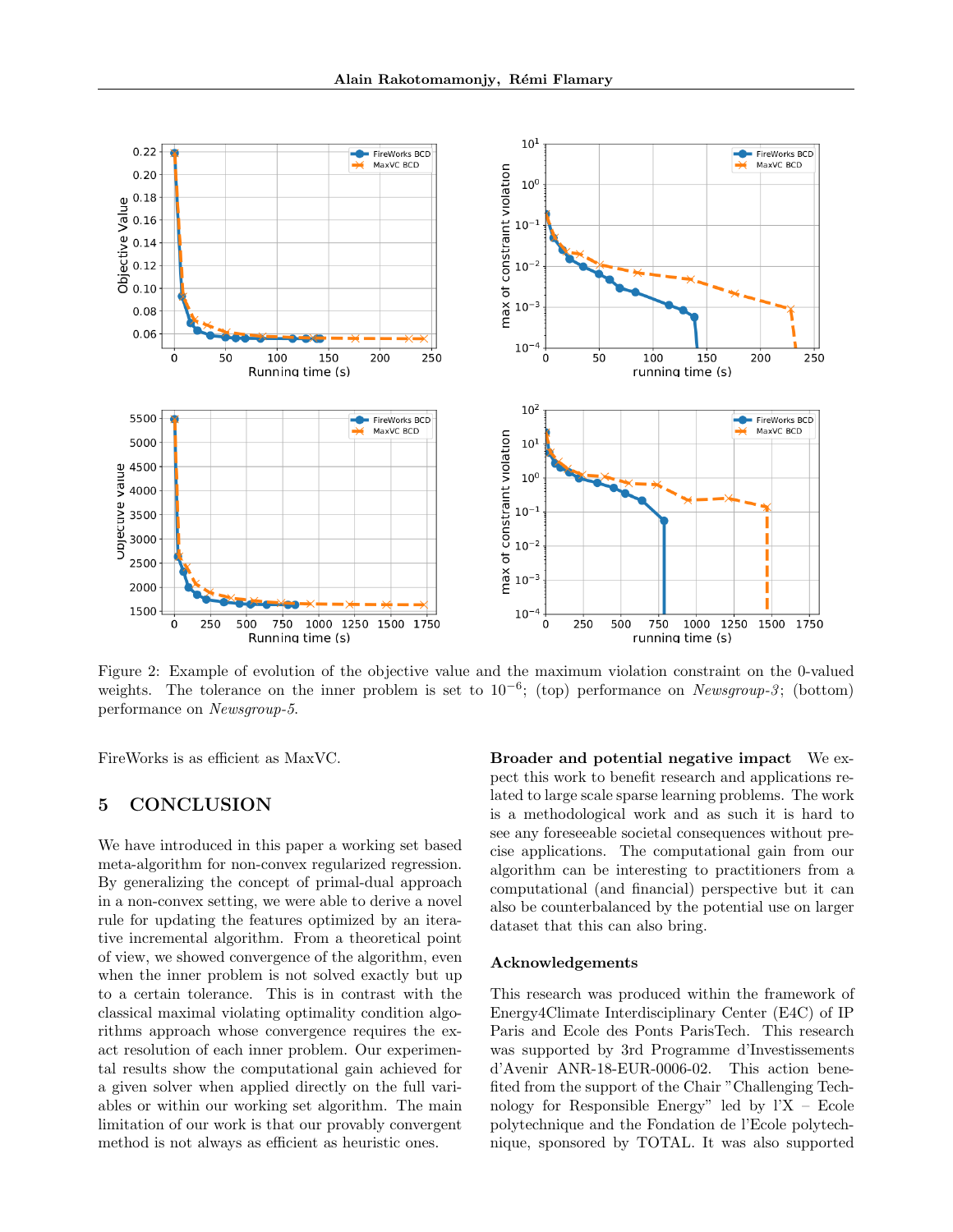by the French National Research Agency (ANR) through the grant ANR-20-CHIA-0001-01 (Chaire IA CaMeLOt), ANR-20-CHIA-0021-01 (Chaire IA RAIMO) and ANR-18-CE23-0020 LEAUDS.

### References

- <span id="page-9-13"></span>A. Boisbunon, R. Flamary, and A. Rakotomamonjy. Active set strategy for high-dimensional non-convex sparse optimization problems. In ICASSP, pages 1517–1521. IEEE, 2014a.
- <span id="page-9-14"></span>A. Boisbunon, R. Flamary, A. Rakotomamonjy, A. Giros, and J. Zerubia. Large scale sparse optimization for object detection in high resolution images. In IEEE Workshop in Machine Learning for Signal Processing (MLSP), 2014b.
- <span id="page-9-6"></span>P. Breheny and J. Huang. Coordinate descent algorithms for nonconvex penalized regression, with applications to biological feature selection. Ann. Appl. Stat., 5(1):232, 2011.
- <span id="page-9-5"></span>E. J. Cand`es, M. B. Wakin, and S. P. Boyd. Enhancing sparsity by reweighted  $l_1$  minimization. J. Fourier Anal. Applicat., 14(5-6):877–905, 2008.
- <span id="page-9-1"></span>S. Chen and D. Donoho. Basis pursuit. In IEEE, editor, Proceedings of 1994 28th Asilomar Conference on Signals, Systems and Computers, 1994.
- <span id="page-9-0"></span>S. S. Chen, D. L. Donoho, and M. A. Saunders. Atomic decomposition by basis pursuit.  $SIAM$  review,  $43(1)$ : 129–159, 2001.
- <span id="page-9-18"></span>P. L. Combettes and V. R. Wajs. Signal recovery by proximal forward-backward splitting. Multiscale Modeling & Simulation, 4(4):1168–1200, 2005.
- <span id="page-9-2"></span>D. L. Donoho. Compressed sensing. IEEE Trans. Inf. Theory, 52(4):1289–1306, 2006.
- <span id="page-9-4"></span>J. Fan and R. Li. Variable selection via nonconcave penalized likelihood and its oracle properties. J. Amer. Statist. Assoc., 96(456):1348–1360, 2001.
- <span id="page-9-8"></span>R. Flamary, A. Rakotomamonjy, and G. Gasso. Importance sampling strategy for non-convex randomized block-coordinate descent. In 2015 IEEE 6th International Workshop on Computational Advances in Multi-Sensor Adaptive Processing (CAMSAP), pages 301–304, 2015.
- <span id="page-9-10"></span>J. Friedman, T. J. Hastie, and R. Tibshirani. Regularization paths for generalized linear models via coordinate descent. J. Stat. Softw., 33(1):1–22, 2010.
- <span id="page-9-21"></span>Gilles Gasso, Alain Rakotomamonjy, and Stéphane Canu. Recovering sparse signals with a certain family of nonconvex penalties and dc programming. IEEE Trans. Signal Process., 57(12):4686– 4698, 2009.
- <span id="page-9-9"></span>T. Glasmachers and C. Igel. Maximum-gain working set selection for SVMs. Journal of Machine Learning Research, 7(Jul):1437–1466, 2006.
- <span id="page-9-22"></span>Todd R Golub, Donna K Slonim, Pablo Tamayo, Christine Huard, Michelle Gaasenbeek, Jill P Mesirov, Hilary Coller, Mignon L Loh, James R Downing, Mark A Caligiuri, et al. Molecular classification of cancer: class discovery and class prediction by gene expression monitoring. science, 286(5439): 531–537, 1999.
- <span id="page-9-7"></span>P. Gong, C. Zhang, Z. Lu, J. Huang, and J. Ye. A general iterative shrinkage and thresholding algorithm for non-convex regularized optimization problems. In ICML, pages 37–45, 2013.
- <span id="page-9-19"></span>Charles R. Harris, K. Jarrod Millman, Stéfan J. van der Walt, Ralf Gommers, Pauli Virtanen, David Cournapeau, Eric Wieser, Julian Taylor, Sebastian Berg, Nathaniel J. Smith, Robert Kern, Matti Picus, Stephan Hoyer, Marten H. van Kerkwijk, Matthew Brett, Allan Haldane, Jaime Fernández del Río, Mark Wiebe, Pearu Peterson, Pierre Gérard-Marchant, Kevin Sheppard, Tyler Reddy, Warren Weckesser, Hameer Abbasi, Christoph Gohlke, and Travis E. Oliphant. Array programming with NumPy. Nature, 585(7825):357–362, September 2020.
- <span id="page-9-20"></span>David R Hunter and Kenneth Lange. A tutorial on MM algorithms. The American Statistician, 58(1): 30–37, 2004.
- <span id="page-9-11"></span>T. B. Johnson and C. Guestrin. Blitz: A principled meta-algorithm for scaling sparse optimization. In ICML, volume 37, pages 1171–1179, 2015.
- <span id="page-9-16"></span>A Ya Kruger. On Fréchet subdifferentials. Journal of Mathematical Sciences, 116(3):3325–3358, 2003.
- <span id="page-9-3"></span>M. Lustig, D. L. Donoho, J. M. Santos, and J. M. Pauly. Compressed sensing MRI. IEEE Signal Processing Magazine, 25(2):72–82, 2008.
- <span id="page-9-15"></span>M. Massias, A. Gramfort, and J. Salmon. From safe screening rules to working sets for faster lasso-type solvers. In NIPS-OPT, 2017.
- <span id="page-9-12"></span>M. Massias, A. Gramfort, and J. Salmon. Celer: a Fast Solver for the Lasso with Dual Extrapolation. In ICML, volume 80, pages 3315–3324, 2018.
- <span id="page-9-17"></span>B.S. Mordukhovich, N. M. Nam, and N. D. Yen. Fréchet subdifferential calculus and optimality conditions in nondifferentiable programming. Optimization, 55(5-6):685–708, 2006.
- <span id="page-9-23"></span>F. Pedregosa, G. Varoquaux, A. Gramfort, V. Michel, B. Thirion, O. Grisel, M. Blondel, P. Prettenhofer, R. Weiss, V. Dubourg, J. Vanderplas, A. Passos, D. Cournapeau, M. Brucher, M. Perrot, and E. Duchesnay. Scikit-learn: Machine learning in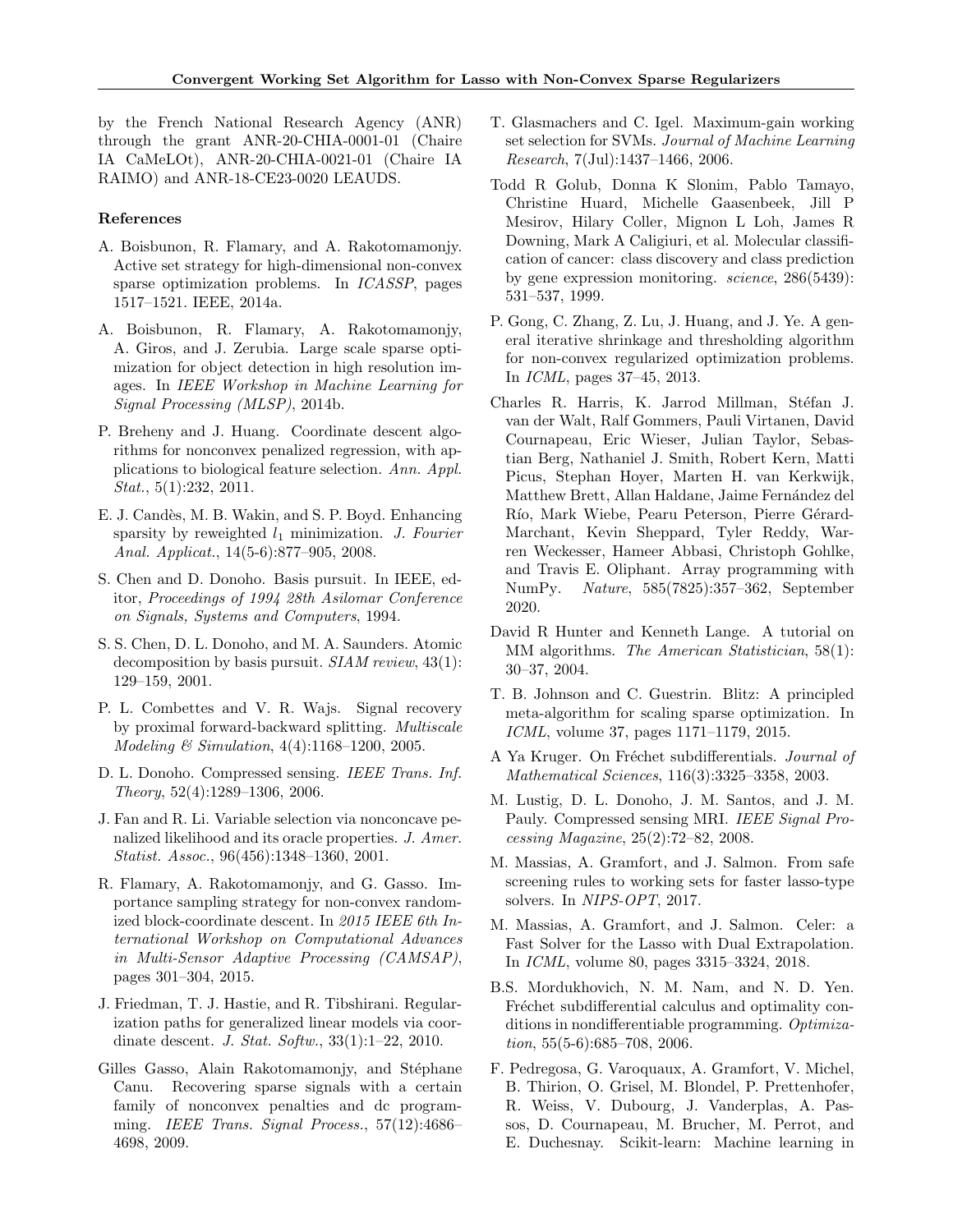Python. Journal of Machine Learning Research, 12: 2825–2830, 2011.

- <span id="page-10-7"></span>A. Rakotomamonjy, R. Flamary, and G. Gasso. DC proximal Newton for nonconvex optimization problems. IEEE transactions on neural networks and learning systems, 27(3):636–647, 2015.
- <span id="page-10-8"></span>A. Rakotomamonjy, G. Gasso, and J. Salmon. Screening rules for lasso with non-convex sparse regularizers. In ICML, volume 97, pages 5341–5350, 2019.
- <span id="page-10-11"></span>R. T. Rockafellar and R. J.-B. Wets. Variational analysis, volume 317. Springer Science & Business Media, 2009.
- <span id="page-10-12"></span>Winfried Schirotzek. Nonsmooth analysis. Springer Science & Business Media, 2007.
- <span id="page-10-1"></span>S. K. Shevade and S. S. Keerthi. A simple and efficient algorithm for gene selection using sparse logistic regression. Bioinformatics, 19(17):2246–2253, 2003.
- <span id="page-10-5"></span>E. Soubies, L. Blanc-Féraud, and G. Aubert. A unified view of exact continuous penalties for  $\ell_2-\ell_0$  minimization. SIAM J. Optim., 27(3):2034–2060, 2017.
- <span id="page-10-0"></span>R. Tibshirani. Regression shrinkage and selection via the lasso. J. R. Stat. Soc. Ser. B Stat. Methodol., 58(1):267–288, 1996.
- <span id="page-10-10"></span>R. Tibshirani, J. Bien, J. Friedman, T. J. Hastie, N. Simon, J. Taylor, and R. J. Tibshirani. Strong rules for discarding predictors in lasso-type problems. J. R. Stat. Soc. Ser. B Stat. Methodol., 74(2):245–266, 2012.
- <span id="page-10-13"></span>S. Villa, S. Salzo, L. Baldassarre, and A. Verri. Accelerated and inexact forward-backward algorithms. SIAM Journal on Optimization, 23(3):1607–1633, 2013.
- <span id="page-10-9"></span>S. V. N. Vishwanathan, A. J. Smola, and M. N. Murty. Simplesvm. In ICML, pages 760–767, 2003.
- <span id="page-10-6"></span>R. Wang, N. Xiu, and S. Zhou. Fast Newton method for sparse logistic regression. arXiv preprint arXiv:1901.02768, 2019.
- <span id="page-10-2"></span>J. Ye and J. Liu. Sparse methods for biomedical data. ACM Sigkdd Explorations Newsletter, 14(1):4–15, 2012.
- <span id="page-10-4"></span>C.-H. Zhang. Nearly unbiased variable selection under minimax concave penalty. Ann. Statist., 38(2):894– 942, 2010a.
- <span id="page-10-3"></span>T. Zhang. Analysis of multi-stage convex relaxation for sparse regularization. Journal of Machine Learning Research, 11(Mar):1081–1107, 2010b.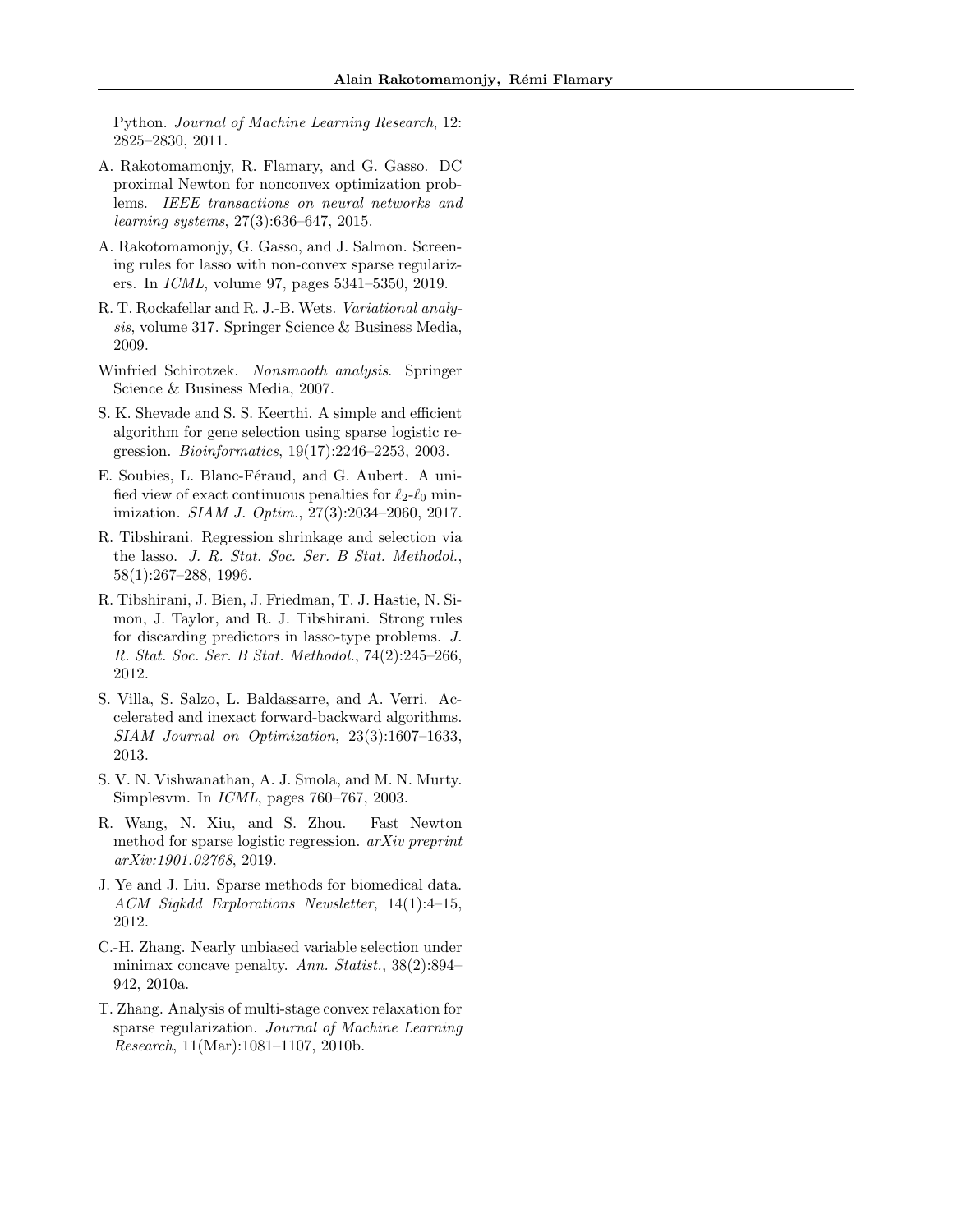# Supplementary Material: Convergent Working Set Algorithm for Lasso with Non-Convex Sparse Regularizers

# A Maximum-Violating Optimality Condition Working Set Algorithm

The maximum-violating constraint algorithm is a simple algorithm that solves at each iteration a subproblem with a subset of variables and then add some others that violate the most the statement  $\mathbf{y}-\mathbf{X}\tilde{\mathbf{w}}_{\mathcal{A}_k}^{\star} \in$  $\mathcal{C}_{\bar{\mathcal{A}}_k}$ , where "the most" is evaluated in term of distance to each set  $\mathcal{C}_j$ , with  $j \in \bar{\mathcal{A}}_k$ . Hence, at each iteration, we compute all these distances, sort them in descending order and add to the current working set, the  $n_k$ variables that yield to the largest distances. The algorithm is presented below.

Algorithm 2 Maximum Violating Constraints Algorithm

<span id="page-11-0"></span>**Input:**  $\{X, y\}, \mathcal{A}_1$  active set,  $n_k$  number of variables to add at iteration k, initial vector  $\tilde{\mathbf{w}}_{A_0}$ 

Output:  $\tilde{\mathbf{w}}_{\mathcal{A}_k}$ 

1: for 
$$
k = 1, 2, ...
$$
 do  
\n2:  $\mathbf{w}_{\mathcal{A}_k} = \underset{w \in \mathcal{A}_k}{\arg \min} \frac{1}{2} ||\mathbf{y} - \mathbf{X}_{\mathcal{A}_k} \mathbf{w}||_2^2 + \sum_{j \in \mathcal{A}_k} r_\lambda(|w_j|)$   
\n*warm-start solver with*  $\mathbf{w}_{\mathcal{A}_{k-1}}$ 

3:  $\mathbf{r}_k = \mathbf{y} - \mathbf{X}_{\mathcal{A}_k} \mathbf{w}_{\mathcal{A}_k}$ current residual

- 4:  $\mathbf{v} = \text{argsort dist}(\mathbf{r}_k, C_j)$  in descending order
- 5:  $\mathcal{A}_{k+1} = \mathbf{v}[1:n_k] \cup \mathcal{A}_k$  update working set by adding the  $n_k$  most violating variables
- 6: end for
- 7: Build  $\tilde{\mathbf{w}}_{\mathcal{A}_k}$

### B Proof of Proposition [1](#page-2-2)

**Proposition 1.** If  $w^*_{\mathcal{A}}$  satisfies Fermat's condition of Problem [\(5\)](#page-2-1), then for all  $j \in A$ , we have

<span id="page-11-1"></span>
$$
|\mathbf{x}_j^{\top}(\mathbf{y} - \mathbf{X}_{\mathcal{A}} \mathbf{w}_{\mathcal{A}}^{\star})| \le r_{\lambda}'(0)
$$
 (9)

where  $r'_{\lambda}$  is the derivative of  $r_{\lambda}$ .

*Proof.* At first, note that since the function  $r_{\lambda}$  is monotone and concave, then its derivative is positive and non-increasing. Hence  $\forall w \geq 0, r'_{\lambda}(w) \leq r'_{\lambda}(0)$ . Now, for  $j \in \{i \in \mathcal{A} : w_{i,\mathcal{A}}^{\star} = 0\}$ , the inequality in Equation [9](#page-11-1) naturally comes from Fermat's condition in Equa-tion [2.](#page-2-0) When  $j \in \{i \in \mathcal{A} : w_{i,\mathcal{A}}^{\star} \neq 0\}$ , we have  $\mathbf{x}_j^{\top} \text{res}(\mathbf{w}_{\mathcal{A}}^{\star}) = r'_{\lambda}(|w_{j,\mathcal{A}}^{\star}|).$  Taking the absolute value

of this equation and plugging in the inequality of the derivatives concludes the proof.  $\Box$ 

### C Proof of Proposition [2](#page-4-3)

**Proposition 2.** Given a working set  $A_k$  and  $\mathbf{w}_{A_k}^{\star}$ solving the related restricted problem,  $\tilde{\mathbf{w}}_{A_k}^{\star}$  is also optimal for the full problem if and only if  $\alpha = 1$  (which also means  $\mathbf{s}_{k+1} = \mathbf{r}_k$ ).

*Proof.* Assume that  $\mathbf{w}_{\mathcal{A}_k}^{\star}$  and  $\tilde{\mathbf{w}}_{\mathcal{A}_k}^{\star}$  are optimal respectively for the restricted and the full problem. Let us show that in this case  $\alpha_k = 1$ . Since  $\tilde{\mathbf{w}}^{\star}_{\mathcal{A}_k}$ is optimal for the full problem, we thus have  $\forall j \in$  $\bar{\mathcal{A}}_k$ ,  $|\mathbf{x}_j^{\top}(\mathbf{y} - \mathbf{X}\tilde{\mathbf{w}}^{\star}_{\mathcal{A}_k})| \leq r'_{\lambda}(0)$ . And thus we have the following equivalent statement

$$
\mathbf{y}-\mathbf{X}\tilde{\mathbf{w}}_{\mathcal{A}_k}^{\star} \in \mathcal{C} \Leftrightarrow \mathbf{y}-\mathbf{X}_{\mathcal{A}_k}\mathbf{w}_{\mathcal{A}_k}^{\star} \in \mathcal{C} \Leftrightarrow \mathbf{r}_k \in \mathcal{C}
$$

and thus  $\alpha_k = 1$ .

Now assume that  $\alpha_k = 1$  and let us show that  $\tilde{\mathbf{w}}^{\star}_{\mathcal{A}_k}$ is optimal for the full problem. Since  $\alpha_k = 1$ , we have  $\mathbf{s}_{k+1} = \mathbf{r}_k$  and thus  $\mathbf{r}_k \in \mathcal{C}$ . The latter means that  $\forall j \in \bar{\mathcal{A}}_k$ ,  $|\mathbf{x}_j^{\top}(\mathbf{y} - \mathbf{X}_{\mathcal{A}_k} \mathbf{w}_{\mathcal{A}_k}^*)| \leq r'_{\lambda}(0)$  and thus  $\forall j \in \bar{\mathcal{A}}_k, |\mathbf{x}_j^{\top}(\mathbf{y} - \mathbf{X}\tilde{\mathbf{w}}^{\star}_{\mathcal{A}_k})| \leq r'_{\lambda}(0)$ . Given this last property and the definition of  $\tilde{\mathbf{w}}_{A_k^*}$  based on  $\mathbf{w}_{A_k}^*$ , we can conclude that  $\tilde{\mathbf{w}}_{A_k}^{\star}$  is optimal for the full problem.  $\Box$ 

### D Proof of Lemma [1](#page-4-2)

The proof follows similar steps as those given by [John](#page-9-11)[son and Guestrin](#page-9-11) [\(2015\)](#page-9-11).

**Lemma 1.** At step  $k \geq 2$ , consider a feature index j and the corresponding  $h_i(\cdot)$  such that  $j \notin \mathcal{A}_k$ ,  $j \in$  $\mathcal{A}_{k+1}, h_j(\mathbf{r}_k) > 0, h_j(\mathbf{s}_k) < 0 \text{ and } dist(\mathbf{s}_{k+1}, \mathcal{C}_j^{\pm}) = 0$ then, the following inequality holds

$$
dist(\mathbf{r}_k, \mathcal{C}_j) \ge \frac{1 - \alpha_k}{\alpha_k} \tau_{k-1} . \tag{10}
$$

*Proof.* Denote as j the index of the function  $h_j$  such that  $h_j(\mathbf{r}_k) > 0$  and  $h_j(\mathbf{s}_k) < 0$ . Let's define  $\mathbf{z}_k$  as a minimizer of the distance dist $(\mathbf{r}_k, \mathcal{C}_j)$ , and the follow-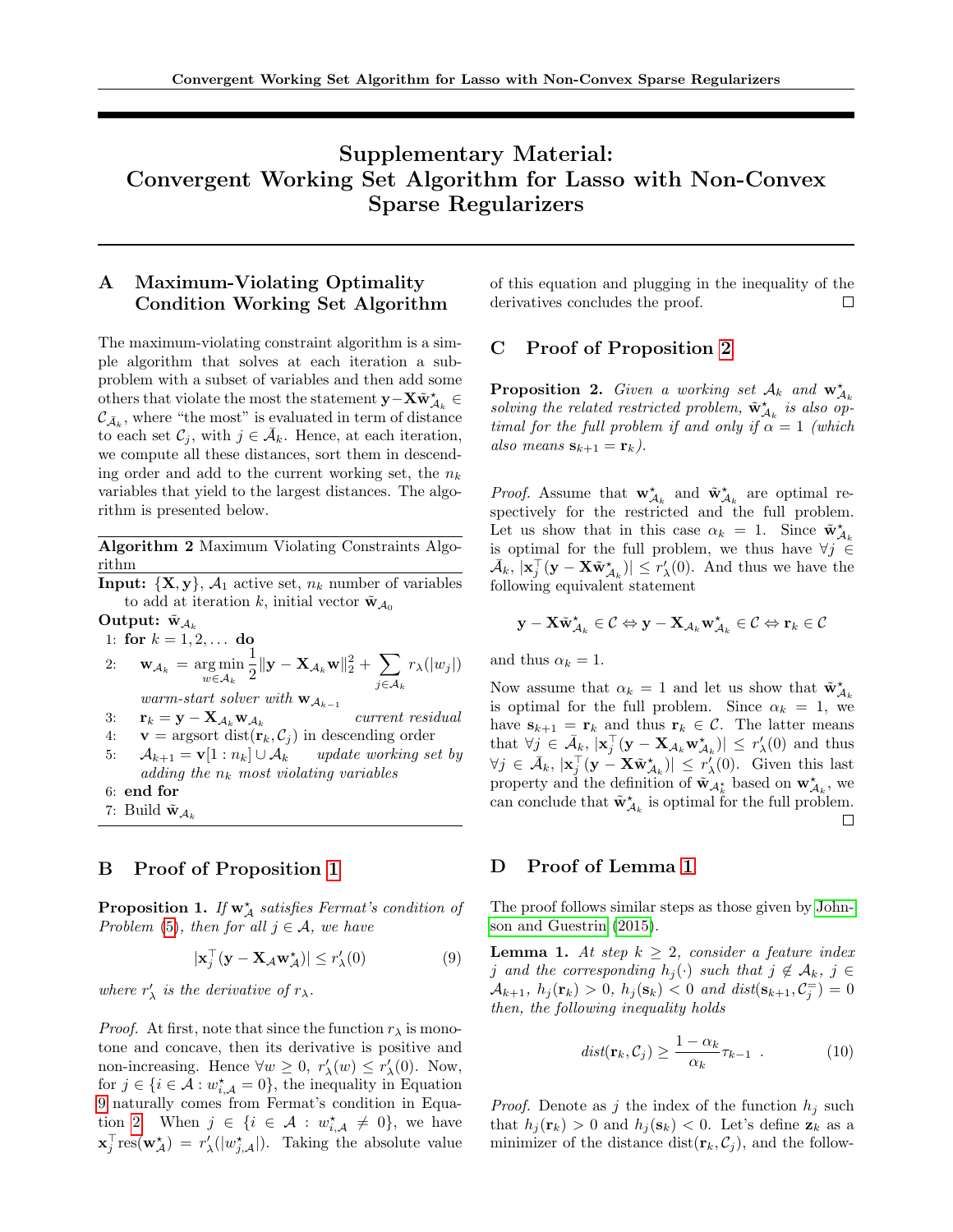| Penalty     | $r_{\lambda}(w )$                                                                                                                                                                                                 | $\overline{\partial r_{\lambda}}( w )$                                                                                                                                                                                                                   |
|-------------|-------------------------------------------------------------------------------------------------------------------------------------------------------------------------------------------------------------------|----------------------------------------------------------------------------------------------------------------------------------------------------------------------------------------------------------------------------------------------------------|
| Log sum     | $\lambda \log(1+ w /\theta)$                                                                                                                                                                                      | if<br>$\frac{-\lambda}{\theta}, \frac{\lambda}{\theta}$<br>$w=0$<br>sign(w)<br>if $w \neq 0$<br>$\sqrt{\lambda \frac{1}{\theta +  w }}$                                                                                                                  |
| MCP         | $\begin{cases} \lambda  w  - \frac{w^2}{2\theta} & \text{if} \quad  w  \leq \lambda \theta \\ \theta \lambda^2 / 2 & \text{if} \quad  w  > \theta \lambda \end{cases}$                                            | $\left[-\lambda,\lambda\right]$<br>if<br>$w=0$<br>$\{\lambda \operatorname{sign}(w) - \frac{w}{\theta}\}\$<br>if $0 <  w  \leq \lambda \theta$<br>$\{0\}$<br>if<br>$ w  > \theta\lambda$                                                                 |
| <b>SCAD</b> | $\lambda  w $<br>if $ w  \leq \lambda$<br>$-w^2+2\theta\lambda w -\lambda^2$<br>if $\lambda <  w  \leq \lambda \theta$<br>$\frac{2(\theta-1)}{2(\theta-1)}$<br>$\lambda^2(1+\theta)$<br>if $ w  > \theta \lambda$ | if $w=0$<br>$\left\vert -\lambda ,\lambda \right\vert$<br>if $0 <  w  \leq \lambda$<br>$\{\lambda \text{sign}(w)\}\$<br>$-w+\theta\lambda\operatorname{sign}(w)$<br>if $0 <  w  \leq \lambda \theta$<br>$\theta-1$<br>{0}<br>$ w  > \theta\lambda$<br>if |

<span id="page-12-0"></span>Table 2: Common non-convex penalties with their sub-differentials. Here  $\lambda > 0$ ,  $\theta > 0$  ( $\theta > 1$  for MCP,  $\theta > 2$ ) for SCAD).

ing equality holds

$$
\text{dist}(\mathbf{r}_k, \mathcal{C}_j) = \|\mathbf{z}_k - \mathbf{r}_k\|_2
$$
\n
$$
= \|\mathbf{z}_k - \frac{1}{\alpha_k}(\mathbf{s}_{k+1} - (1 - \alpha_k)\mathbf{s}_k)\|
$$
\n
$$
= \left\|\mathbf{z}_k - \frac{1}{\alpha_k}\mathbf{s}_{k+1} + \frac{1 - \alpha_k}{\alpha_k}\mathbf{s}_k\right\|
$$
\n
$$
= \left\|-\mathbf{z}_k + \frac{1}{\alpha_k}\mathbf{s}_{k+1} - \frac{1 - \alpha_k}{\alpha_k}\mathbf{s}_k\right\|
$$
\n
$$
= \frac{1 - \alpha_k}{\alpha_k} \left\|-\frac{\alpha_k}{1 - \alpha_k}\mathbf{z}_k + \frac{1}{1 - \alpha_k}\mathbf{s}_{k+1} - \mathbf{s}_k\right\|
$$
\n(11)

Note that since,  $h_j(s_k) < 0, h_j(r_k) > 0, h_j(s_{k+1}) = 0$ with  $\mathbf{s}_{k+1} = \alpha_k \mathbf{r}_k + (1 - \alpha_k) \mathbf{s}_k$  and because  $h_j$  is continuous, owing to the Bolzano's theorem, there exists an  $\alpha_k \neq \{0, 1\}$ , such that  $h_j(\mathbf{s}_{k+1}) = 0$ . Hence, by construction, we have  $h_i(\mathbf{z}_k) = 0$  and by hypothesis,  $h_j(\mathbf{s}_{k+1}) = 0$ . Then, because the coefficients  $-\frac{\alpha_k}{1-\alpha_k}$ and  $\frac{1}{1-\alpha_k}$  sums to 1, and by leveraging on the 4 situations related to the sign of  $\mathbf{x}_j^{\top} \mathbf{z}_k$  and  $\mathbf{x}_j^{\top} \mathbf{s}_{k+1}$ , it can be shown that  $h_j(-\frac{\alpha_k}{1-\alpha_k}\mathbf{z}_k + \frac{1}{1-\alpha_k}\mathbf{s}_{k+1}) \geq 0$ .

On the other hand by construction, we have  $s_k \in C_j$ and we have  $dist_S(s_k, C_j^-) \geq \tau_{k-1}$ . Indeed, since  $h_j(\mathbf{r}_k) > 0$ , we have  $j \notin \mathcal{A}_k$  as by construction  $\mathbf{r}_k \in \mathcal{C}_{\mathcal{A}_k}$  ( $\mathbf{w}_{\mathcal{A}_k}$  has been optimized over  $\mathcal{A}_k$ ). Because  $j \notin \mathcal{A}_k$  means that  $dist_S(\mathbf{s}_k, \mathcal{C}_j^{\equiv}) \geq \tau_{k-1}$ , by definition of the construction of  $\mathcal{A}_k$  in Algorithm [1.](#page-3-0)

Now since  $h_j(-\frac{\alpha_k}{1-\alpha_k}\mathbf{z}_k + \frac{1}{1-\alpha_k}\mathbf{s}_{k+1}) \geq 0$  and  $h_j(\mathbf{s}_k)$ 0,  $\mathbf{s}_k$  is in the interior of the set  $\mathcal{C}_j$  while we have either  $-\frac{\alpha_k}{1-\alpha_k}\mathbf{z}_k + \frac{1}{1-\alpha_k}\mathbf{s}_{k+1} \notin C_j$  or dist $\left(-\frac{\alpha_k}{1-\alpha_k}\mathbf{z}_k + \cdots\right)$  $\frac{1}{1-\alpha_k}$ **s**<sub>k+1</sub>,  $C_j$ ) = 0 and thus the distance between  $-\frac{\alpha_k}{1-\alpha_k}\mathbf{z}_k + \frac{1}{1-\alpha_k}\mathbf{s}_{k+1}$  and  $\mathbf{s}_k$  is lower bounded by the distance of  $s_k$  to the frontier of  $\mathcal{C}_j$ , which is lower bounded by  $\geq \tau_{k-1}$ . Hence, plugging this into Equation [11](#page-12-1) leads to:

$$
dist(\mathbf{r}_k, C_j) \ge \frac{1 - \alpha_k}{\alpha_k} \tau_{k-1}.
$$

## E Proof of Theorem [1](#page-5-0)

**Theorem 1.** Suppose that for each step  $k$ , the algorithm solving the inner problem ensures a decrease in the objective value in the form

$$
f(\tilde{\mathbf{w}}_{\mathcal{A}_{k+1}}^{\star}) - f(\tilde{\mathbf{w}}_{\mathcal{A}_k}^{\star}) \leq -\gamma_k \|\tilde{\mathbf{w}}_{\mathcal{A}_{k+1}}^{\star} - \tilde{\mathbf{w}}_{\mathcal{A}_k}^{\star}\|_2^2.
$$

<span id="page-12-1"></span>with  $\forall k, \gamma_k \geq \gamma > 0$ . For the inner solver, we also impose that when solving the problem with set  $\mathcal{A}_{k+1}$ , the inner solver is warm-started with  $\mathbf{w}_{\mathcal{A}_k}^{\star}$ . Assume also that  $\|\mathbf{X}\|_2 > 0$ ,  $\tau_k \geq \tau > 0$  and  $h_j$  satisfies assumption in Lemma [1,](#page-4-2) then the sequence of  $\alpha_k$  produced by Algorithm [1](#page-3-0) converges towards 1 and  $\forall j, \lim_{k \to \infty} |\mathbf{x}_j^{\top} \mathbf{r}_k| \leq r_{\lambda}'(0).$ 

Proof. Before going into details, note that pruning  $\mathbf{w}_{\mathcal{A}_k}^{\star}$  before warm-starting does not affect  $f(\tilde{\mathbf{w}}_{\mathcal{A}_k}^{\star}),$  and thus the proof still holds for that situation. Using results in Proposition [3](#page-4-1) and Lemma [1](#page-4-2) and the above assumption, we have, for  $k \geq 2$ ,

$$
f(\tilde{\mathbf{w}}_{\mathcal{A}_{k+1}}^{\star}) \le f(\tilde{\mathbf{w}}_{\mathcal{A}_{k}}^{\star}) - \frac{\gamma_{k}}{\|\mathbf{X}\|_{2}^{2}} \left(\frac{1-\alpha_{k}}{\alpha_{k}}\right)^{2} \tau_{k-1}^{2}
$$
  

$$
\le f(\tilde{\mathbf{w}}_{\mathcal{A}_{2}}^{\star}) - \frac{1}{\|\mathbf{X}\|_{2}^{2}} \sum_{\ell=2}^{k} \gamma_{\ell} \left(\frac{1-\alpha_{\ell}}{\alpha_{\ell}}\right)^{2} \tau_{\ell-1}^{2}.
$$

This means that  $\frac{1}{\|\mathbf{X}\|_2^2} \sum_{\ell=2}^k \gamma_\ell \left(\frac{1-\alpha_\ell}{\alpha_\ell}\right)^2 \tau_{\ell-1}^2 \leq$  $f(\tilde{\mathbf{w}}_{A_2}^{\star}) - f(\tilde{\mathbf{w}}_{A_{k+1}}^{\star}).$  Since f is bounded from below, the right hand side is less than some positive constant, hence  $\sum_{\ell=2}^{\infty} \gamma_j \left(\frac{1-\alpha_{\ell}}{\alpha_{\ell}}\right)^2 \tau_{\ell-1}^2 < \infty$ . Since the latter sum is bounded, it implies that  $\gamma_{\ell} \left(\frac{1-\alpha_{\ell}}{\alpha_{\ell}}\right)^2 \tau_{\ell-1}^2 \to 0$ as  $\ell \to \infty$ , and as  $\gamma_{\ell} \geq \gamma > 0$ ,  $\tau_{\ell} \geq \tau > 0$ , we have  $\lim_{\ell \to \infty} \alpha_{\ell} = 1$ . Now using the definition of  $s_{k+1}$ , we have  $\forall j$ ,  $\mathbf{x}_j^{\top} \mathbf{r}_k = \frac{1}{\alpha_k} \mathbf{x}_j^{\top} \mathbf{s}_{k+1} - \frac{1-\alpha_k}{\alpha_k} \mathbf{x}_j^{\top} \mathbf{s}_k$ . Then, taking the absolute value, triangle inequality, using the fact

 $\Box$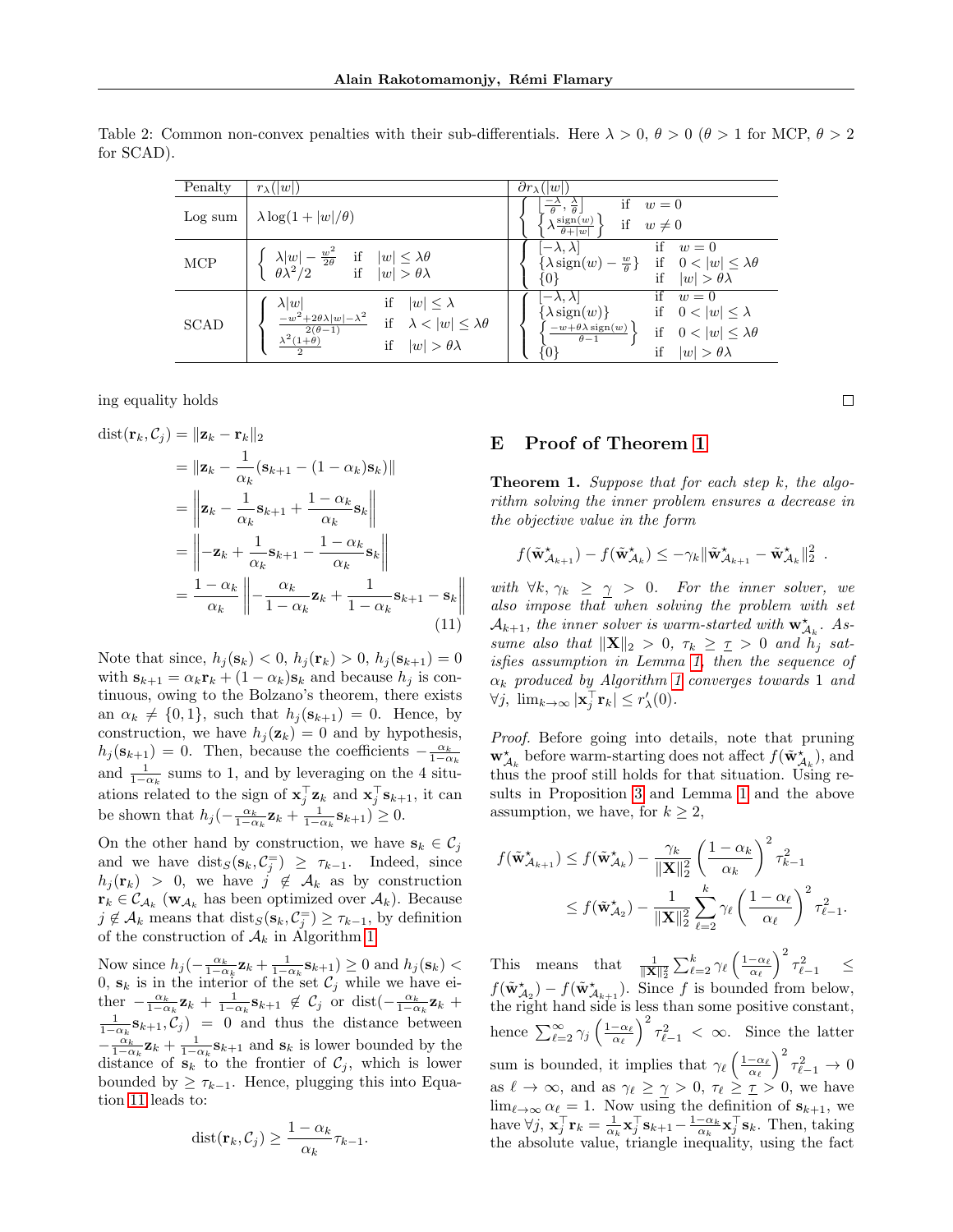that  $\forall k, s_k \in \mathcal{C}$  and taking the limit concludes the proof.  $\Box$ 

### <span id="page-13-0"></span>F Inexact optimality condition

The inexact optimality condition up to a tolerance  $\xi_k$ for the log sum penalty is written as:

$$
\begin{cases}\n\left| -\mathbf{x}_j^{\top} \text{res}(\mathbf{w}^{\star}) + \lambda \frac{\text{sign}(w_j^{\star})}{\theta + |w_j^{\star}|} \right| \leq \xi_k, & \text{if } w_j^{\star} \neq 0, \\
|\mathbf{x}_j^{\top} \text{res}(\mathbf{w}^{\star})| \leq \frac{\lambda}{\theta} + \xi_k, & \text{if } w_j^{\star} = 0. \n\end{cases}
$$
\n(12)

## G Experimental analysis

### G.1 Data

The toy dataset has been built from scratch and can be reproduced from the companion code of the paper.

The Leukemia dataset we have used is available at [https://web.stanford.edu/~hastie/CASI\\_](https://web.stanford.edu/~hastie/CASI_files/DATA/leukemia.html) [files/DATA/leukemia.html](https://web.stanford.edu/~hastie/CASI_files/DATA/leukemia.html)

The Newsgroup dataset is part of the Sklearn dataset package. The 3 categories is composed of the topic : talk.religion.misc, comp.graphics and alt.atheism. The 5 categories is composed by comp.graphics, comp.os.ms-windows.misc comp.sys.ibm.pc.hardware comp.sys.mac.hardware, comp.windows.x. We have used the natural default train split as proposed by sklearn [Pedregosa et al.](#page-9-23) [\(2011\)](#page-9-23) and the features are based on TF-IDF representation (using the tfidf function of sklearn) keeping default parameters.

### G.2 Comparing on other metrics

The main contribution of our work is to propose a working set algorithm for sparse non-convex regression problem with theoretical guarantees of convergence. We have shown that the main benefit of this algorithm is its computational efficiency.

We report below some results on other metrics. We want to show that there is no approach outperforming the others. For the Large toy problem, we report the objective value (white background, top) and support recovery F-measure (in percent) (blue background, middle). For the Leukemia dataset, once feature selection has been performed, we report the classification accuracy in percent, (averaged over 5 trials ) of a linear SVM trained on the non-zero features of a part of the dataset (50/22 sample splits). Remind that for Leukemia, there is a computational gain of more than 30 between GIST and Fireworks GIST.

### G.3 On the effect of the number of features to add

In working set algorithms, the number of features to add  $n_{added}$  to the working set at each iteration can be considered as an hyperparameter. Usually, one adds one feature at each iteration but it is not clear whether it is an optimal choice. In the results we reported in Table [1,](#page-7-0) for the toy problems we fixed  $n_{added} = 30$ . We report in Figure [3](#page-14-0) the running time (averaged over 5 runs) we obtain for the Large toy problem (which has 5000 features and 500 informative ones), with respects to that parameter  $n_{added}$ . Note that we have reported the performance of MaxVC, a version of MaxVC with pruning (feature with zero weights are removed from  $\mathcal{A}_k$ ) and our FireWorks using a BCD algorithm as an inner solver. .

We remark that for most configurations, adding 1 feature at a time is not optimal and a better choice is to add between 20 to 40 features at a time. When comparing the performance of the different algorithms, as we anticipated, FireWorks is mostly as efficient as MaxVC and its variants. However, we want to emphasize again that MaxVC and its variants are algorithms without convergence proofs, and thus we believe that FireWorks achieves the best compromise between theoretical supported and practical efficiency.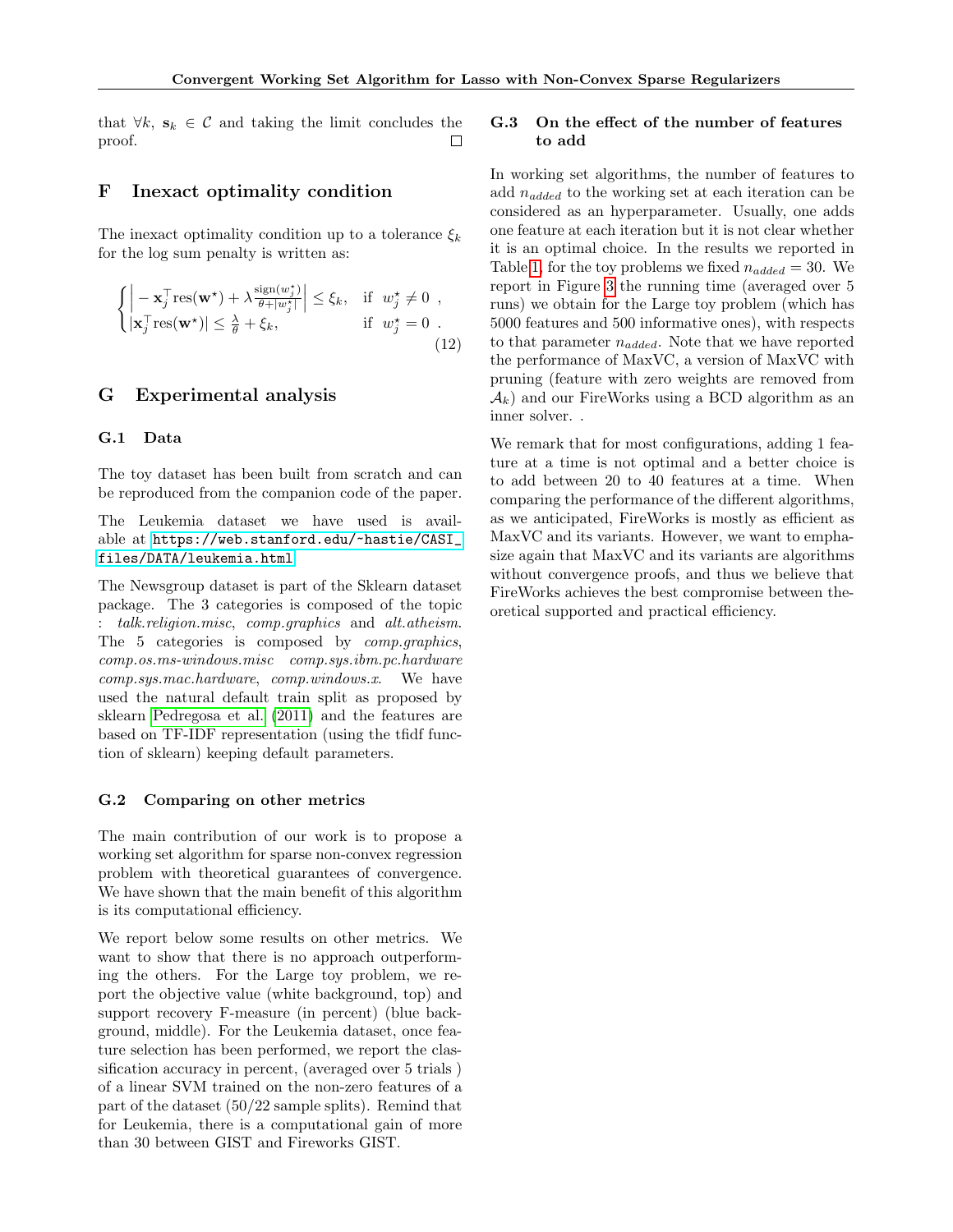

<span id="page-14-0"></span>Figure 3: Running time of MaxVC, Max VC with pruning, and our FireWorks on the Large toy problem. The four panels varies in the choice of K in the regularization parameter expressed as  $\lambda = K \max_j |\mathbf{x}_j^{\top} \mathbf{y}|$  and in the tolerance t on the stopping criterion. (top-left)  $K = 0.07$  and  $t = 1e^{-3}$  (top-right)  $K = 0.07$  and  $t = 1e^{-5}$ . (bottom-left)  $K = 0.01$  and  $t = 1e^{-3}$  (bottom-right)  $K = 0.01$  and  $t = 1e^{-5}$ .

.